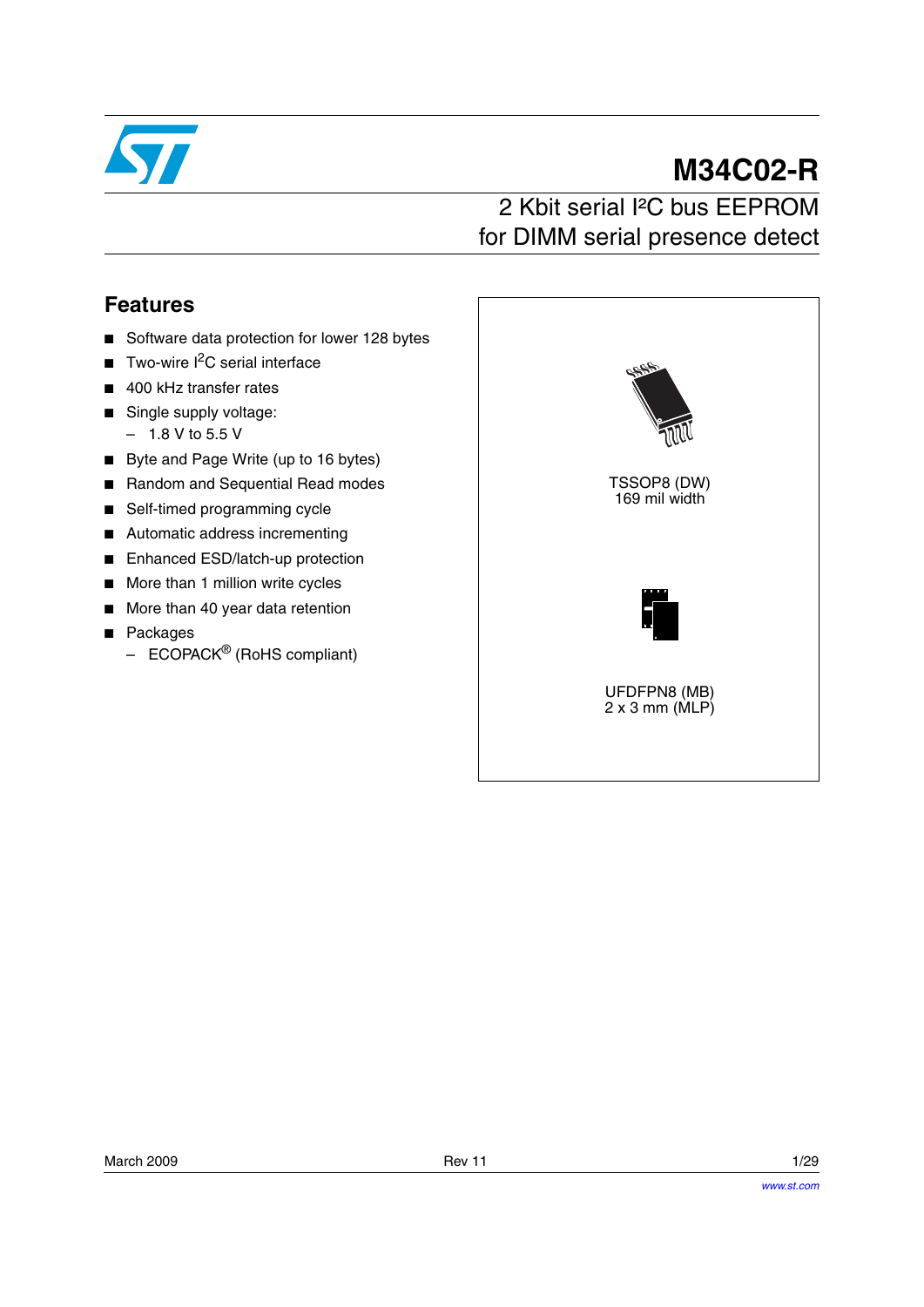# **Contents**

| 1              |     |       |  |  |  |  |  |  |
|----------------|-----|-------|--|--|--|--|--|--|
| $\overline{2}$ |     |       |  |  |  |  |  |  |
|                | 2.1 |       |  |  |  |  |  |  |
|                | 2.2 |       |  |  |  |  |  |  |
|                | 2.3 |       |  |  |  |  |  |  |
|                | 2.4 |       |  |  |  |  |  |  |
|                | 2.5 |       |  |  |  |  |  |  |
|                | 2.6 |       |  |  |  |  |  |  |
|                |     | 2.6.1 |  |  |  |  |  |  |
|                |     | 2.6.2 |  |  |  |  |  |  |
|                |     | 2.6.3 |  |  |  |  |  |  |
| 3              |     |       |  |  |  |  |  |  |
|                | 3.1 |       |  |  |  |  |  |  |
|                | 3.2 |       |  |  |  |  |  |  |
|                | 3.3 |       |  |  |  |  |  |  |
|                | 3.4 |       |  |  |  |  |  |  |
|                | 3.5 |       |  |  |  |  |  |  |
|                | 3.6 |       |  |  |  |  |  |  |
|                | 3.7 |       |  |  |  |  |  |  |
|                |     | 3.7.1 |  |  |  |  |  |  |
|                |     | 3.7.2 |  |  |  |  |  |  |
|                |     | 3.7.3 |  |  |  |  |  |  |
|                | 3.8 |       |  |  |  |  |  |  |
|                |     | 3.8.1 |  |  |  |  |  |  |
|                |     | 3.8.2 |  |  |  |  |  |  |
|                |     | 3.8.3 |  |  |  |  |  |  |
|                |     | 3.8.4 |  |  |  |  |  |  |
| 4              |     | 19    |  |  |  |  |  |  |
|                | 4.1 |       |  |  |  |  |  |  |

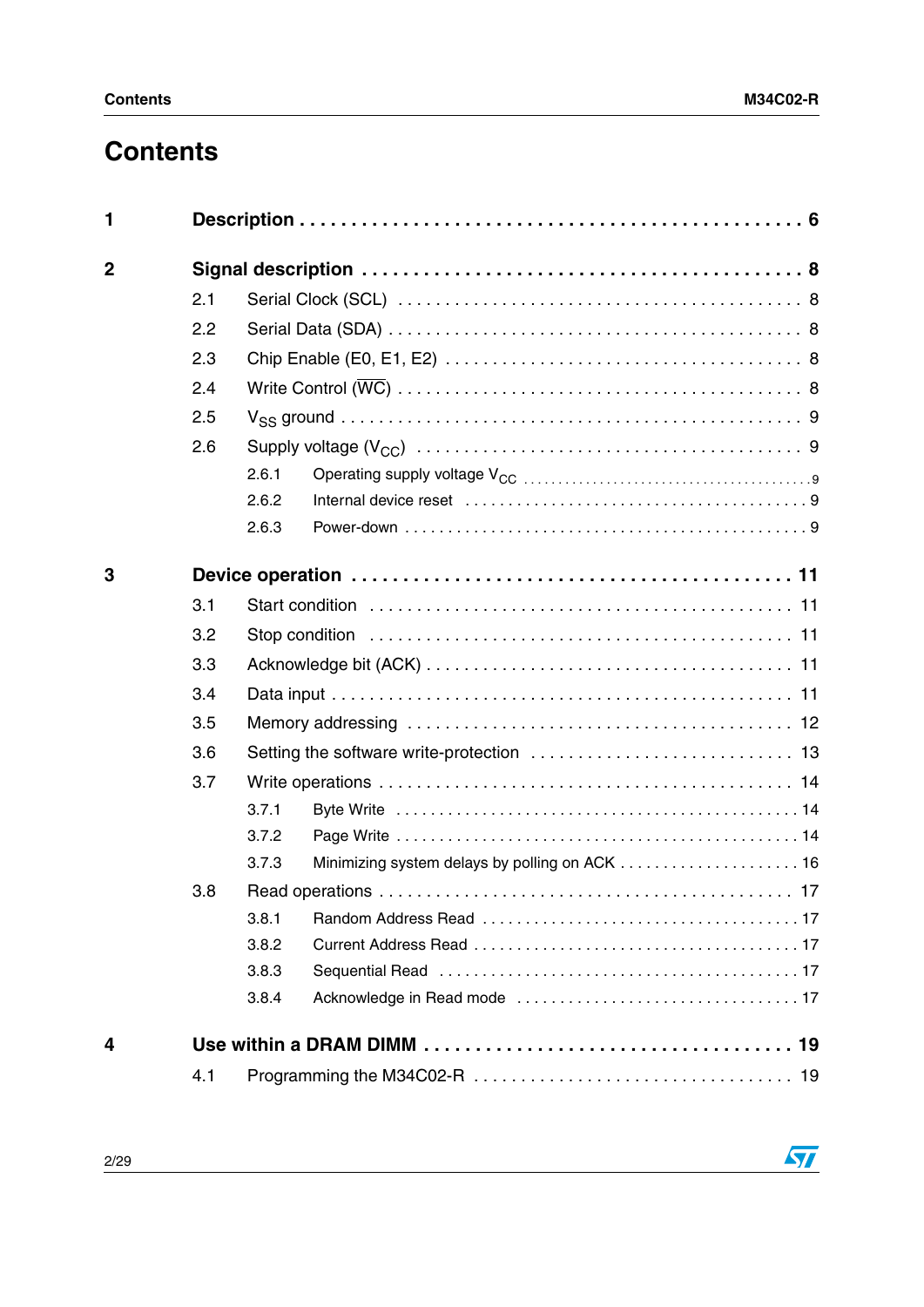| 5 <sup>1</sup> |  |
|----------------|--|
| $6\phantom{1}$ |  |
| $\overline{7}$ |  |
| 8              |  |
| 9              |  |
| 10             |  |

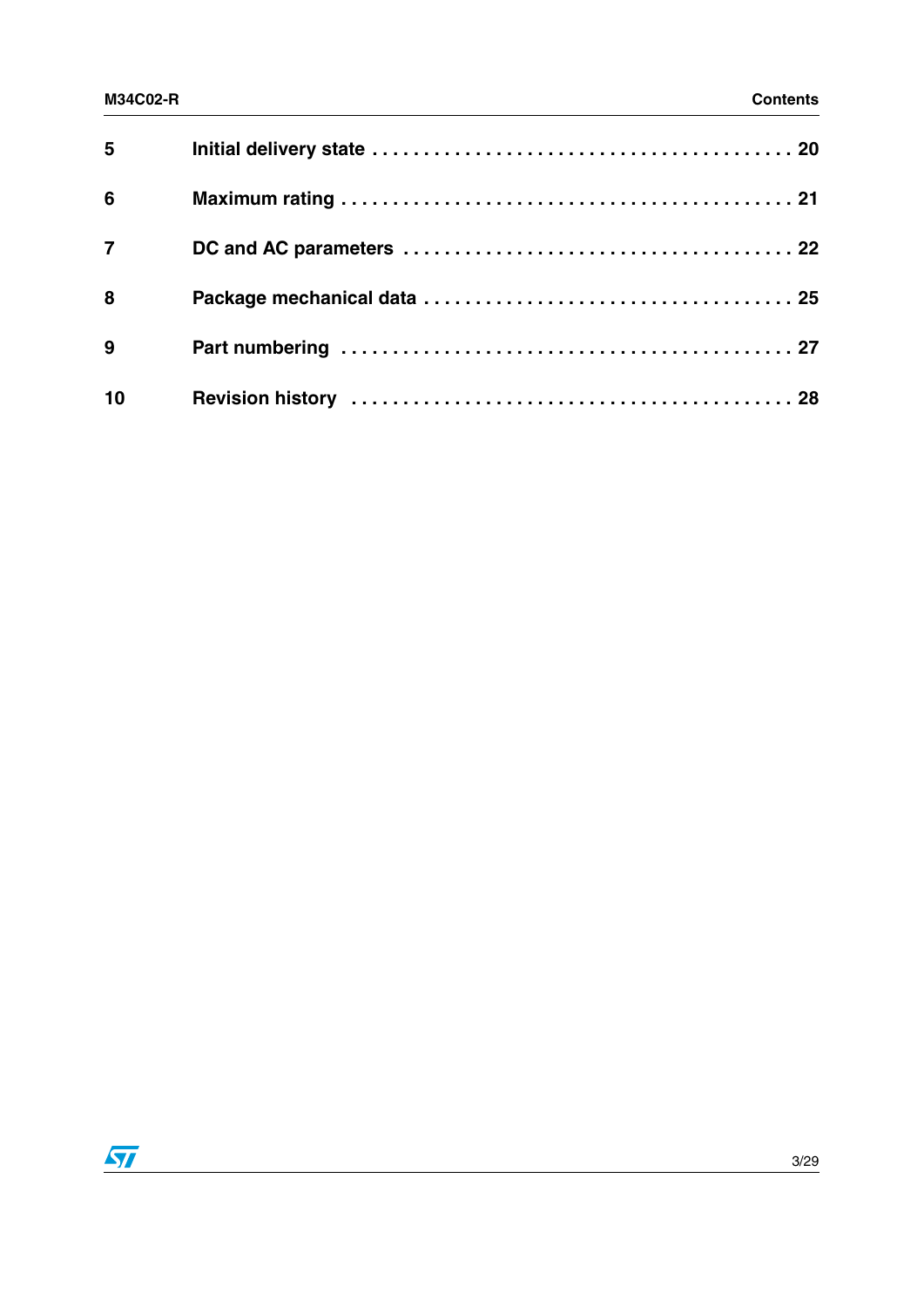# **List of tables**

| Table 1.  |                                                                       |
|-----------|-----------------------------------------------------------------------|
| Table 2.  |                                                                       |
| Table 3.  |                                                                       |
| Table 4.  |                                                                       |
| Table 5.  |                                                                       |
| Table 6.  |                                                                       |
| Table 7.  |                                                                       |
| Table 8.  |                                                                       |
| Table 9.  |                                                                       |
| Table 10. |                                                                       |
| Table 11. | UFDFPN8 (MLP8) 8-lead ultra thin fine pitch dual flat package no lead |
|           |                                                                       |
| Table 12. | TSSOP8 - 8 lead thin shrink small outline, package mechanical data26  |
| Table 13. |                                                                       |
| Table 14. |                                                                       |
|           |                                                                       |

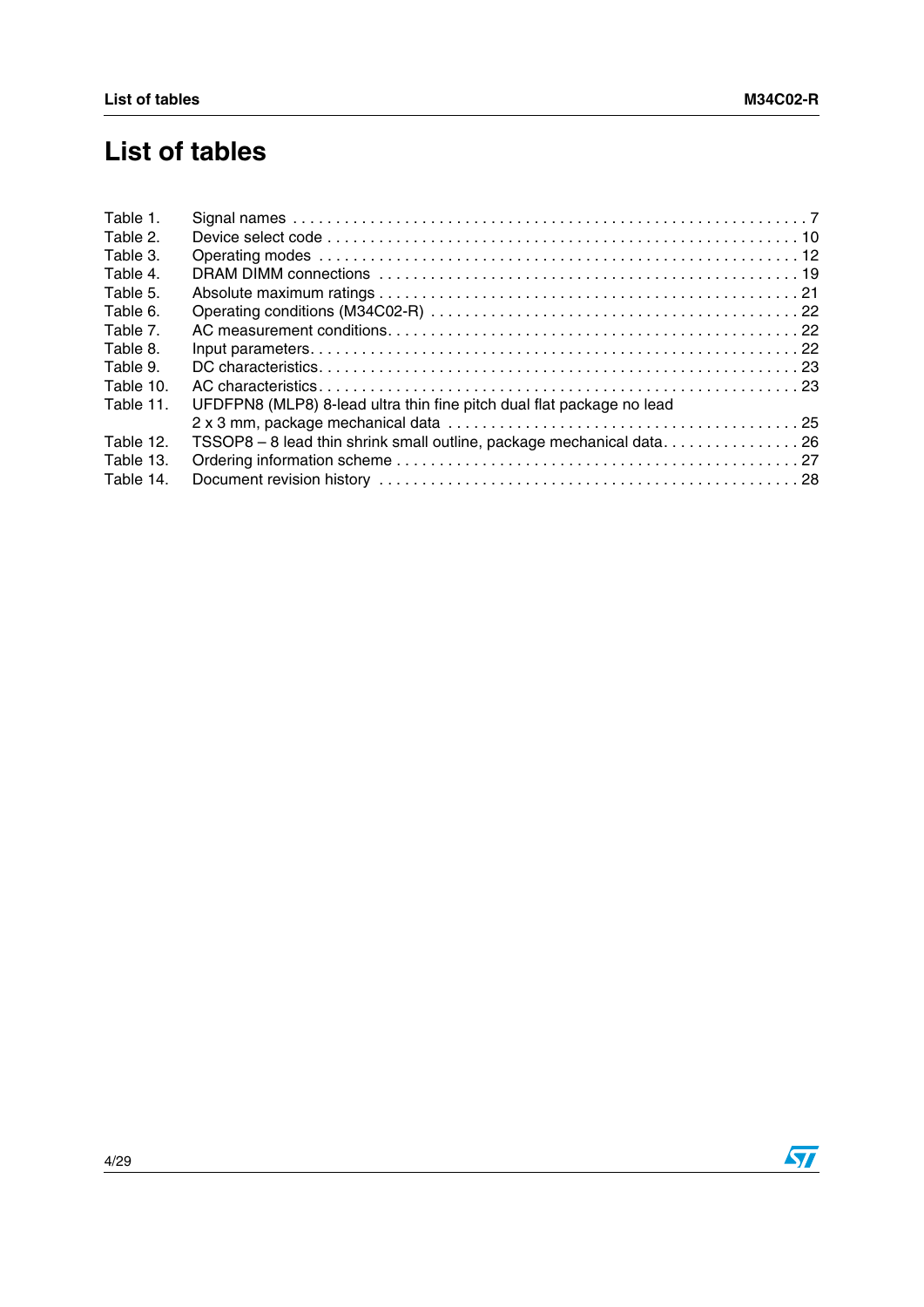# **List of figures**

| Figure 1.  |                                                                       |  |
|------------|-----------------------------------------------------------------------|--|
| Figure 2.  |                                                                       |  |
| Figure 3.  |                                                                       |  |
| Figure 4.  |                                                                       |  |
| Figure 5.  |                                                                       |  |
| Figure 6.  |                                                                       |  |
| Figure 7.  |                                                                       |  |
| Figure 8.  | Write mode sequences in a non write-protected area  15                |  |
| Figure 9.  |                                                                       |  |
| Figure 10. |                                                                       |  |
| Figure 11. |                                                                       |  |
| Figure 12. |                                                                       |  |
| Figure 13. |                                                                       |  |
| Figure 14. | UFDFPN8 (MLP8) 8-lead ultra thin fine pitch dual flat package no lead |  |
|            |                                                                       |  |
| Figure 15. |                                                                       |  |
|            |                                                                       |  |

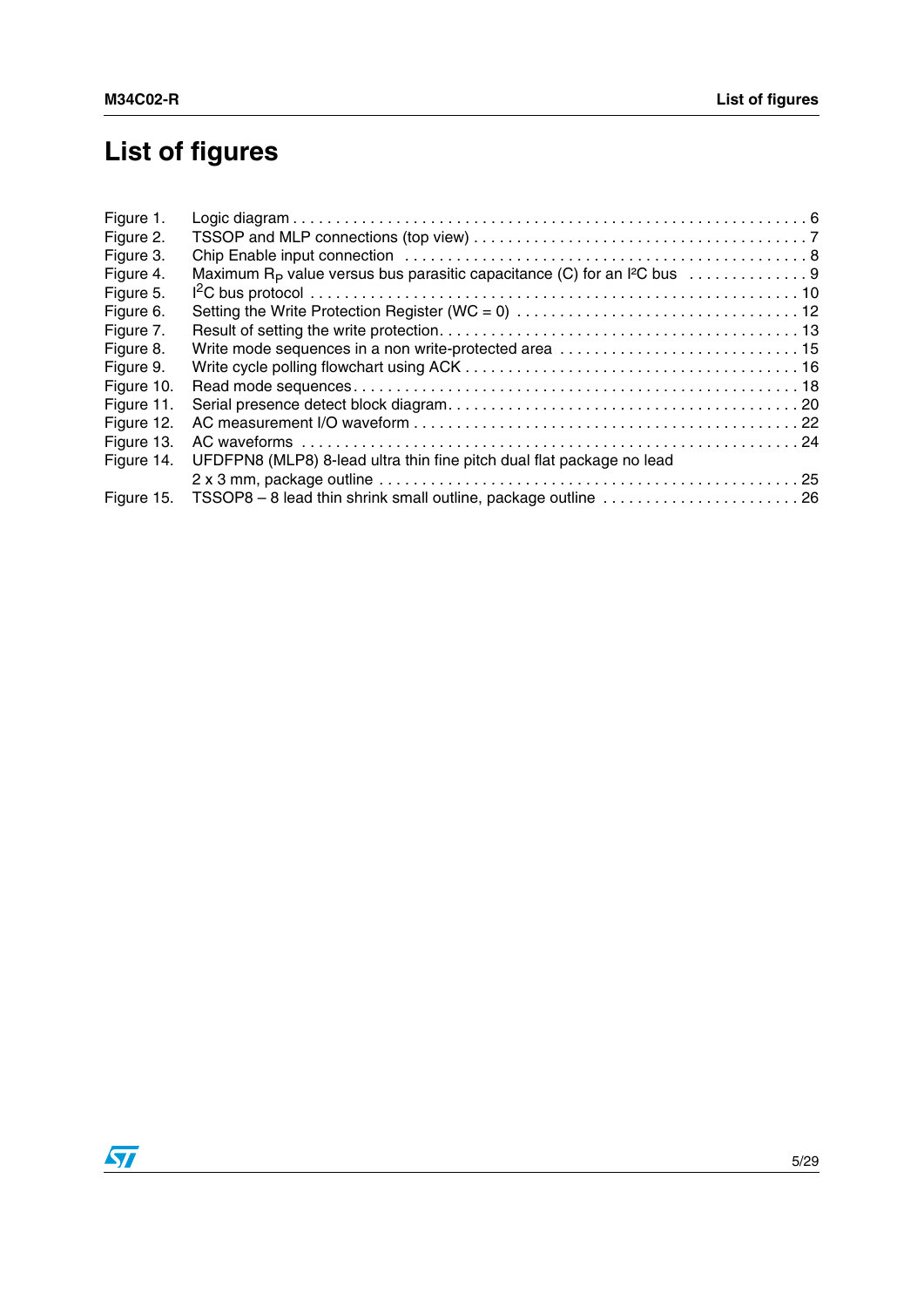# <span id="page-5-0"></span>**1 Description**

The M34C02-R is a 2 Kbit serial EEPROM memories able to lock permanently the data in its first half (from location 00h to 7Fh). This facility has been designed specifically for use in DRAM DIMMs (dual interline memory modules) with serial presence detect. All the information concerning the DRAM module configuration (such as its access speed, its size, its organization) can be kept write protected in the first half of the memory.

This bottom half of the memory area can be write-protected using a specially designed software write protection mechanism. By sending the device a specific sequence, the first 128 Bytes of the memory become permanently write protected. Care must be taken when using this sequence as its effect cannot be reversed. In addition, the device allows the entire memory area to be write protected, using the  $\overline{WC}$  input (for example by tieing this input to  $V_{\text{CC}}$ ).

These I2C-compatible electrically erasable programmable memory (EEPROM) devices are organized as  $256 \times 8$  bits.

<sup>12</sup>C uses a two wire serial interface, comprising a bidirectional data line and a clock line. The device carries a built-in 4-bit device type identifier code (1010) in accordance with the  ${}^{12}C$ bus definition to access the memory area and a second device type identifier code (0110) to access the Protection Register. These codes are used together with three chip enable inputs (E2, E1, E0) so that up to eight 2Kbit devices may be attached to the I²C bus and selected individually.

The device behaves as a slave device in the  $I^2C$  protocol, with all memory operations synchronized by the serial clock. Read and Write operations are initiated by a Start condition, generated by the bus master. The Start condition is followed by a device select code and RW bit (as described in *[Table 2](#page-9-0)*), terminated by an acknowledge bit.

When writing data to the memory, the memory inserts an acknowledge bit during the 9<sup>th</sup> bit time, following the bus master's 8-bit transmission. When data is read by the bus master, the bus master acknowledges the receipt of the data byte in the same way. Data transfers are terminated by a Stop condition after an Ack for Write, and after a NoAck for Read.



<span id="page-5-1"></span>

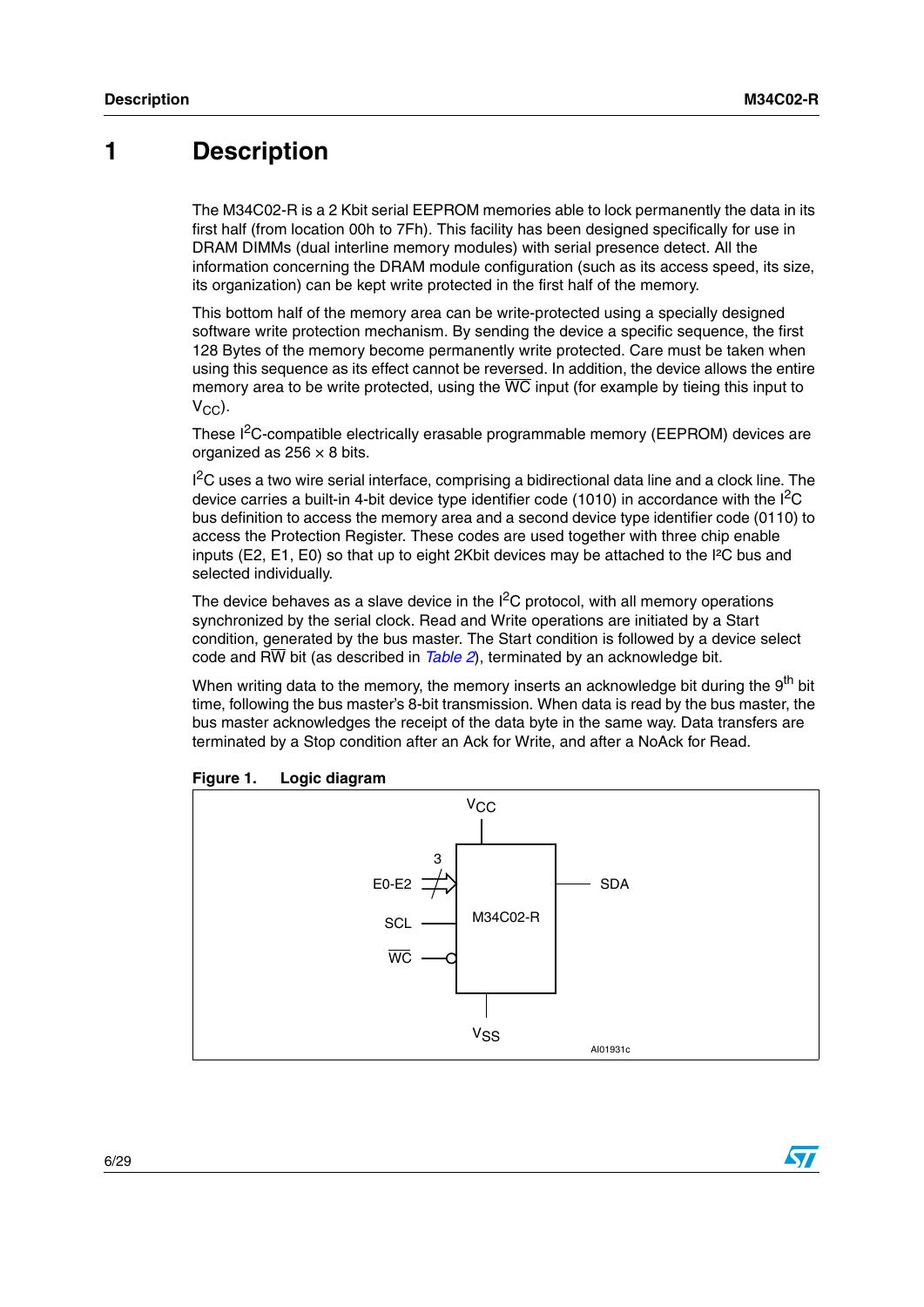| ◡                                                               | M34C02-R                      |                                              |          |
|-----------------------------------------------------------------|-------------------------------|----------------------------------------------|----------|
| E0<br>E <sub>1</sub><br>E <sub>2</sub><br><b>V<sub>SS</sub></b> | 8<br>2<br>6<br>IЗ<br>5<br>l 4 | ∨сс<br><b>WC</b><br><b>SCL</b><br><b>SDA</b> | AI01932e |

#### <span id="page-6-1"></span>**Figure 2. TSSOP and MLP connections (top view)**

1. See *[Section 8: Package mechanical data](#page-24-0)* for package dimensions, and how to identify pin-1.

| Signal name     | description          |
|-----------------|----------------------|
| E0, E1, E2      | Chip Enable          |
| <b>SDA</b>      | Serial Data          |
| <b>SCL</b>      | Serial Clock         |
| $\overline{WC}$ | <b>Write Control</b> |
| $V_{CC}$        | Supply voltage       |
| $V_{SS}$        | Ground               |

#### <span id="page-6-0"></span>**Table 1. Signal names**

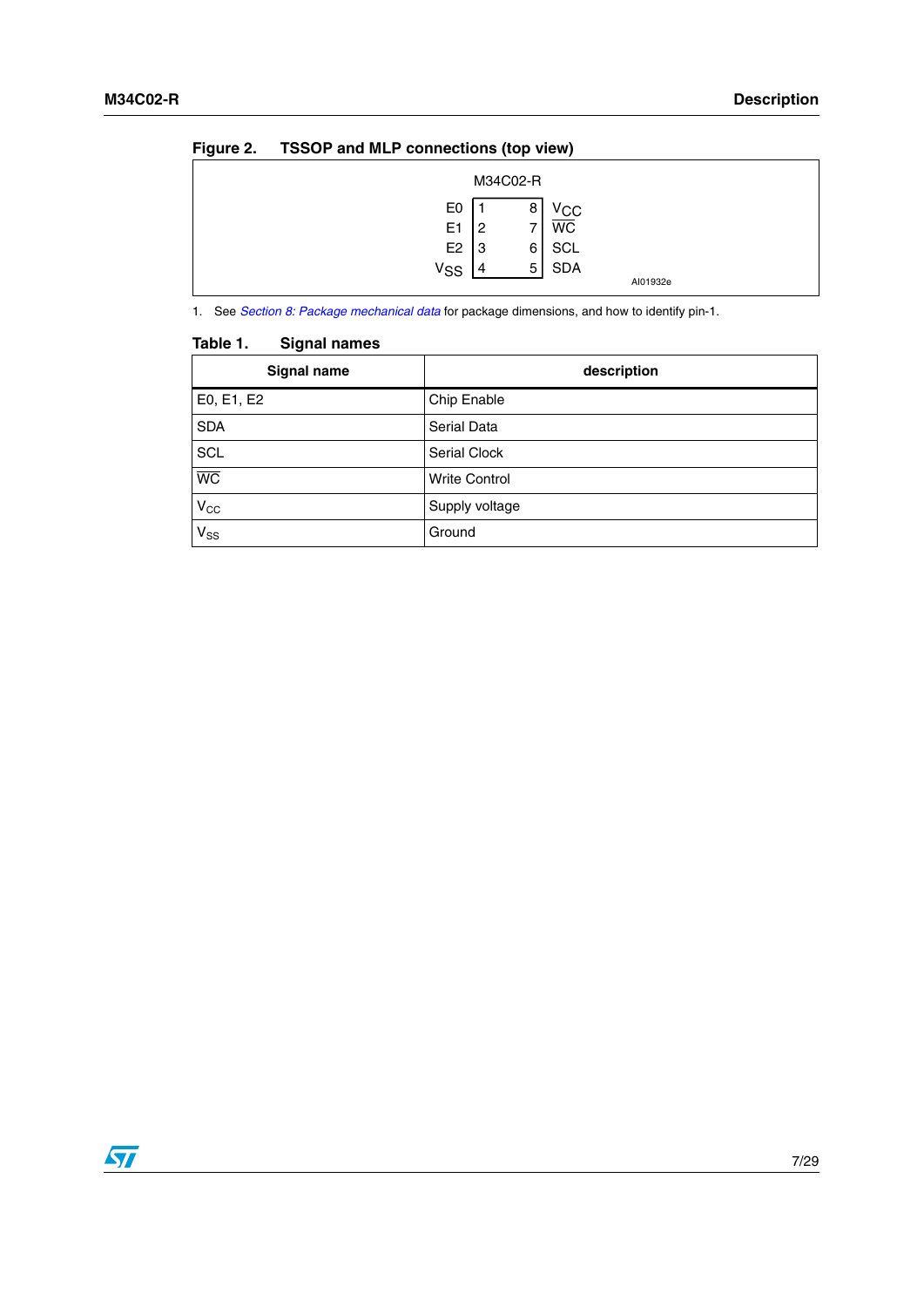# <span id="page-7-0"></span>**2 Signal description**

### <span id="page-7-1"></span>**2.1 Serial Clock (SCL)**

This input signal is used to strobe all data in and out of the device. In applications where this signal is used by slave devices to synchronize the bus to a slower clock, the bus master must have an open drain output, and a pull-up resistor can be connected from Serial Clock (SCL) to V<sub>CC</sub>. (*[Figure 4](#page-8-5)* indicates how the value of the pull-up resistor can be calculated). In most applications, though, this method of synchronization is not employed, and so the pullup resistor is not necessary, provided that the bus master has a push-pull (rather than open drain) output.

## <span id="page-7-2"></span>**2.2 Serial Data (SDA)**

This bidirectional signal is used to transfer data in or out of the device. It is an open drain output that may be wire-OR'ed with other open drain or open collector signals on the bus. A pull up resistor must be connected from Serial Data (SDA) to V<sub>CC</sub>. (*[Figure 4](#page-8-5)* indicates how the value of the pull-up resistor can be calculated).

## <span id="page-7-3"></span>**2.3 Chip Enable (E0, E1, E2)**

These input signals are used to set the value that is to be looked for on the three least significant bits (b3, b2, b1) of the 7-bit device select code. These inputs must be tied to  $V_{CC}$ or  $V_{SS}$  to establish the device select code.



<span id="page-7-5"></span>

## <span id="page-7-4"></span>**2.4 Write Control (WC)**

This input signal is provided for protecting the contents of the whole memory from inadvertent write operations. Write Control  $(\overline{WC})$  is used to enable (when driven low) or disable (when driven high) write instructions to the entire memory area or to the Protection Register.

When Write Control ( $\overline{WC}$ ) is tied low or left unconnected, the write protection of the first half of the memory is determined by the status of the Protection Register.

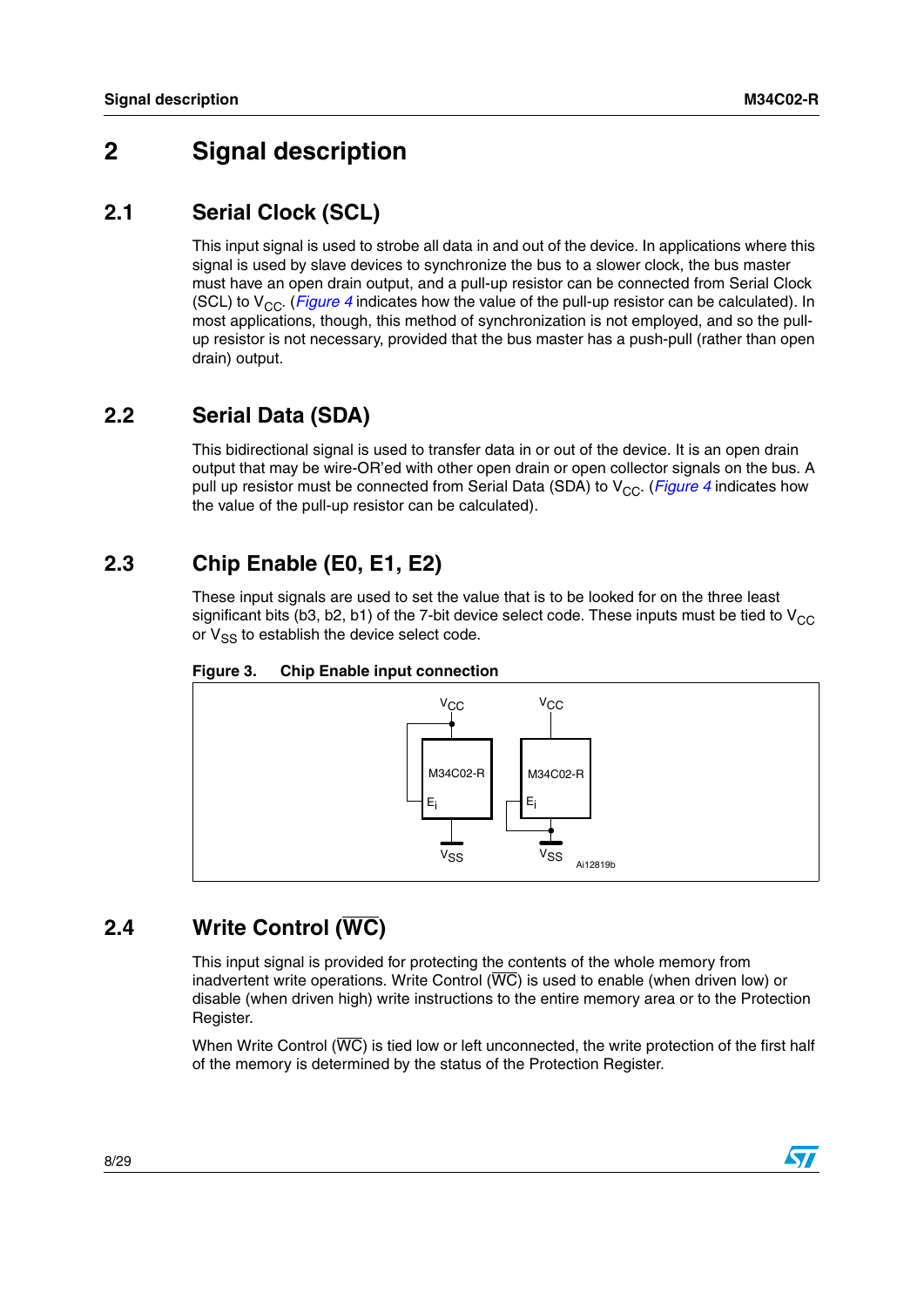### <span id="page-8-0"></span>2.5 V<sub>SS</sub> ground

 $V_{SS}$  is the reference for the  $V_{CC}$  supply voltage.

# <span id="page-8-1"></span>**2.6** Supply voltage (V<sub>CC</sub>)

#### <span id="page-8-2"></span>**2.6.1** Operating supply voltage V<sub>CC</sub>

Prior to selecting the memory and issuing instructions to it, a valid and stable  $V_{CC}$  voltage within the specified [V<sub>CC</sub>(min), V<sub>CC</sub>(max)] range must be applied (see *[Table 6](#page-21-1)*). In order to secure a stable DC supply voltage, it is recommended to decouple the  $V_{CC}$  line with a suitable capacitor (usually of the order of 10nF to 100nF) close to the  $V_{\rm CC}/V_{\rm SS}$  package pins.

This voltage must remain stable and valid until the end of the transmission of the instruction and, for a Write instruction, until the completion of the internal write cycle  $(t_W)$ .

#### <span id="page-8-3"></span>**2.6.2 Internal device reset**

In order to prevent inadvertent Write operations during Power-up, a Power On Reset (POR) circuit is included. At Power-up (continuous rise of  $V_{CC}$ ), the device will not respond to any instruction until  $V_{CC}$  has reached the Power On Reset threshold voltage (this threshold is lower than the minimum V<sub>CC</sub> operating voltage defined in *[Table 6](#page-21-1)*).

When  $V_{CC}$  has passed the POR threshold, the device is reset and in the Standby Power mode.

#### <span id="page-8-4"></span>**2.6.3 Power-down**

At Power-down (where  $V_{CC}$  decreases continuously), as soon as  $V_{CC}$  drops from the normal operating voltage to below the Power On Reset threshold voltage, the device stops responding to any instruction sent to it.

During Power-down, the device must be deselected and in Standby Power mode (that is there should be no internal Write cycle in progress).

<span id="page-8-5"></span>Figure 4. Maximum R<sub>P</sub> value versus bus parasitic capacitance (C) for an I<sup>2</sup>C bus



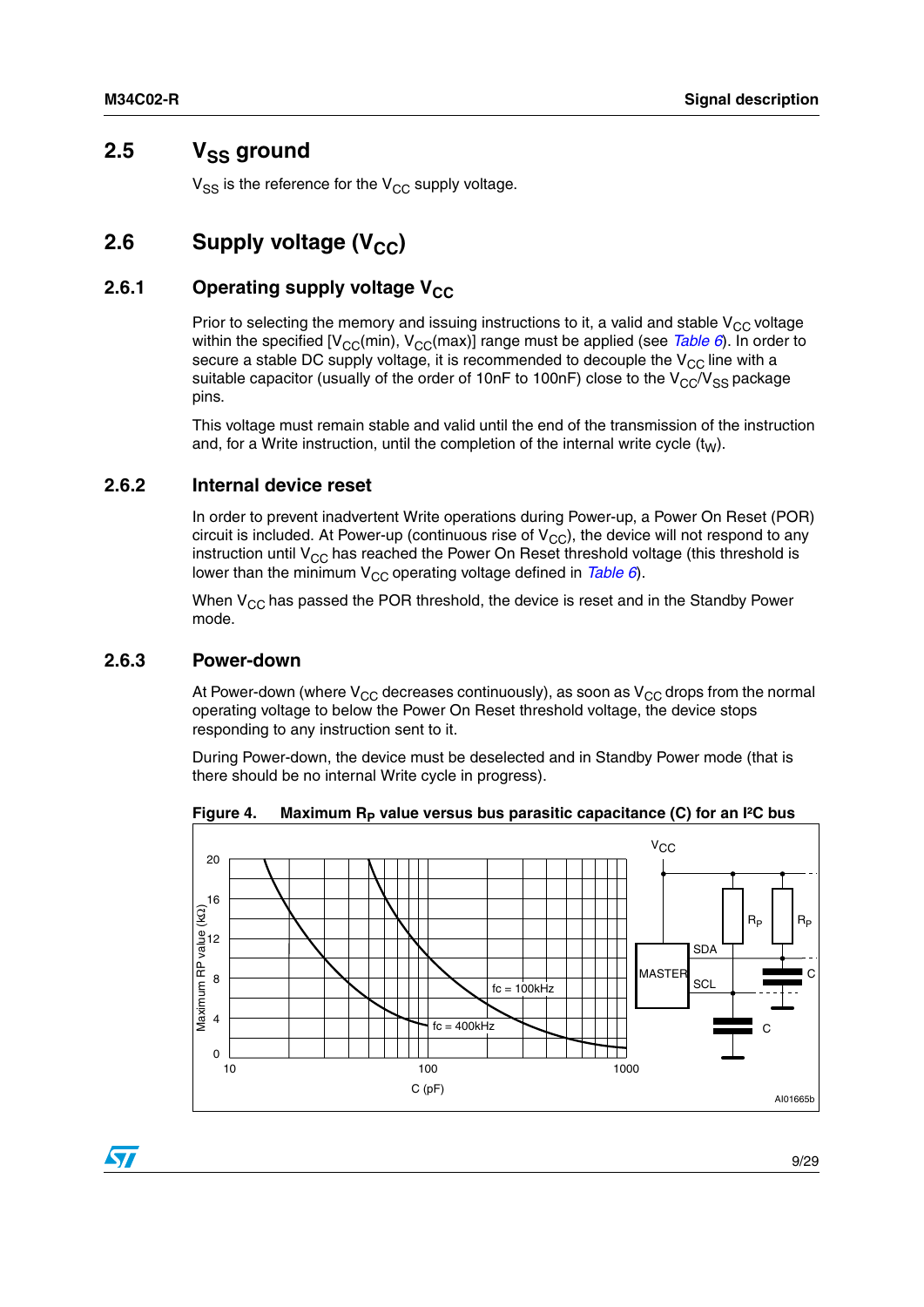

<span id="page-9-1"></span>**Figure 5. I2C bus protocol**

<span id="page-9-0"></span>

|  | Table 2. | Device select code |
|--|----------|--------------------|
|--|----------|--------------------|

|                                         | Device type Identifier <sup>(1)</sup> |    |    | Chip Enable address <sup>(2)</sup> |                |                | $R\overline{W}$ |                |
|-----------------------------------------|---------------------------------------|----|----|------------------------------------|----------------|----------------|-----------------|----------------|
|                                         | b7                                    | b6 | b5 | b4                                 | bЗ             | b2             | b1              | b <sub>0</sub> |
| Memory area select code<br>(two arrays) |                                       | 0  |    |                                    | E <sub>2</sub> | E <sub>1</sub> | E0              | <b>RW</b>      |
| Protection register select<br>code      |                                       |    |    |                                    | E2             | E1             | E0              | <b>RW</b>      |

1. The most significant bit, b7, is sent first.

2. E0, E1 and E2 are compared against the respective external pins on the memory device.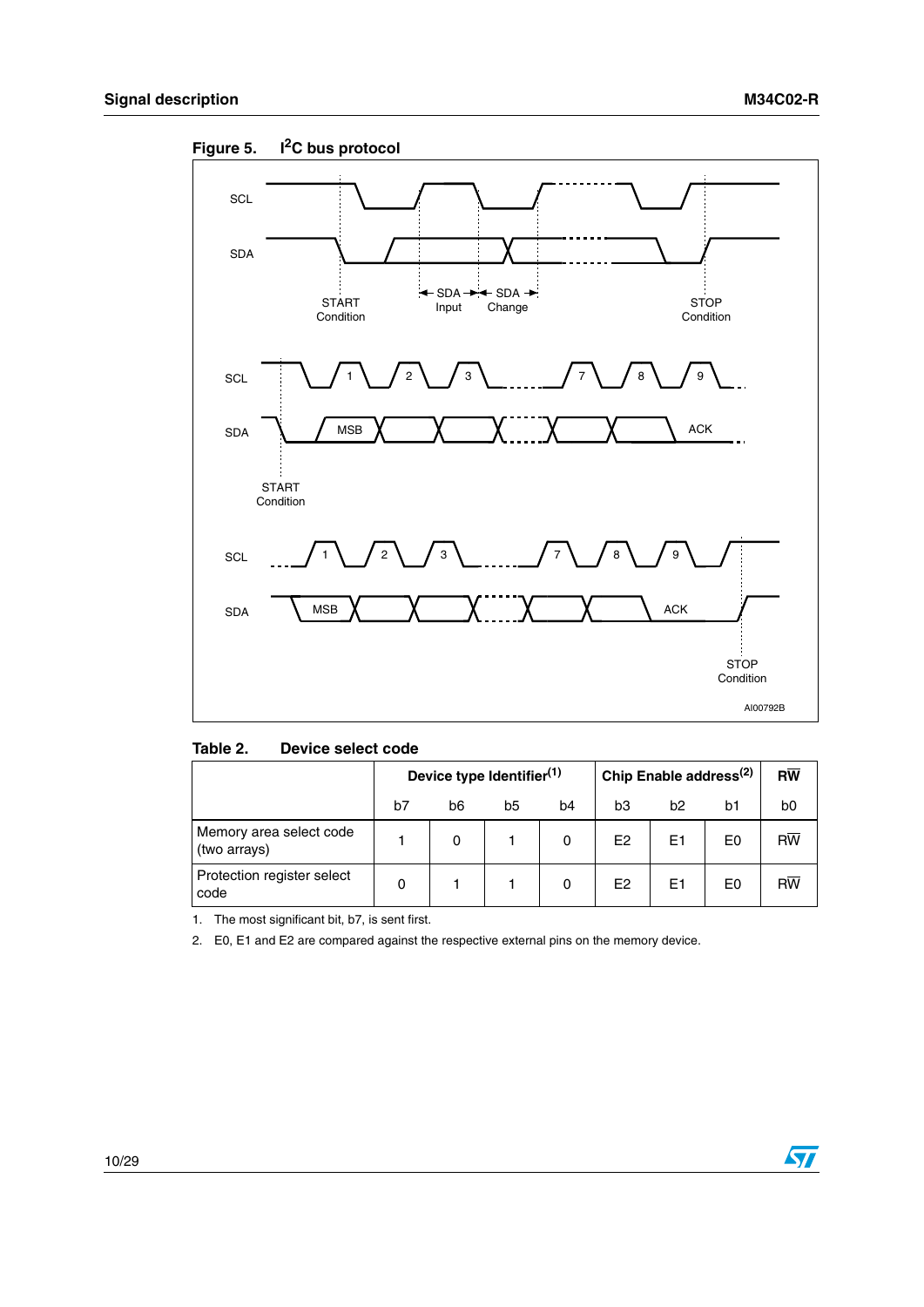# <span id="page-10-0"></span>**3 Device operation**

The device supports the I<sup>2</sup>C protocol. This is summarized in *[Figure 5](#page-9-1)*. Any device that sends data on to the bus is defined to be a transmitter, and any device that reads the data to be a receiver. The device that controls the data transfer is known as the bus master, and the other as the slave device. A data transfer can only be initiated by the bus master, which will also provide the serial clock for synchronization. The memory device is always a slave in all communication.

### <span id="page-10-1"></span>**3.1 Start condition**

Start is identified by a falling edge of Serial Data (SDA) while Serial Clock (SCL) is stable in the high state. A Start condition must precede any data transfer command. The device continuously monitors (except during a Write cycle) Serial Data (SDA) and Serial Clock (SCL) for a Start condition, and will not respond unless one is given.

### <span id="page-10-2"></span>**3.2 Stop condition**

Stop is identified by a rising edge of Serial Data (SDA) while Serial Clock (SCL) is stable and driven high. A Stop condition terminates communication between the device and the bus master. A Read command that is followed by NoAck can be followed by a Stop condition to force the device into the Standby mode. A Stop condition at the end of a Write command triggers the internal EEPROM Write cycle.

## <span id="page-10-3"></span>**3.3 Acknowledge bit (ACK)**

The acknowledge bit is used to indicate a successful byte transfer. The bus transmitter, whether it be bus master or slave device, releases Serial Data (SDA) after sending eight bits of data. During the 9<sup>th</sup> clock pulse period, the receiver pulls Serial Data (SDA) low to acknowledge the receipt of the eight data bits.

### <span id="page-10-4"></span>**3.4 Data input**

During data input, the device samples Serial Data (SDA) on the rising edge of Serial Clock (SCL). For correct device operation, Serial Data (SDA) must be stable during the rising edge of Serial Clock (SCL), and the Serial Data (SDA) signal must change *only* when Serial Clock (SCL) is driven low.

 $\sqrt{2}$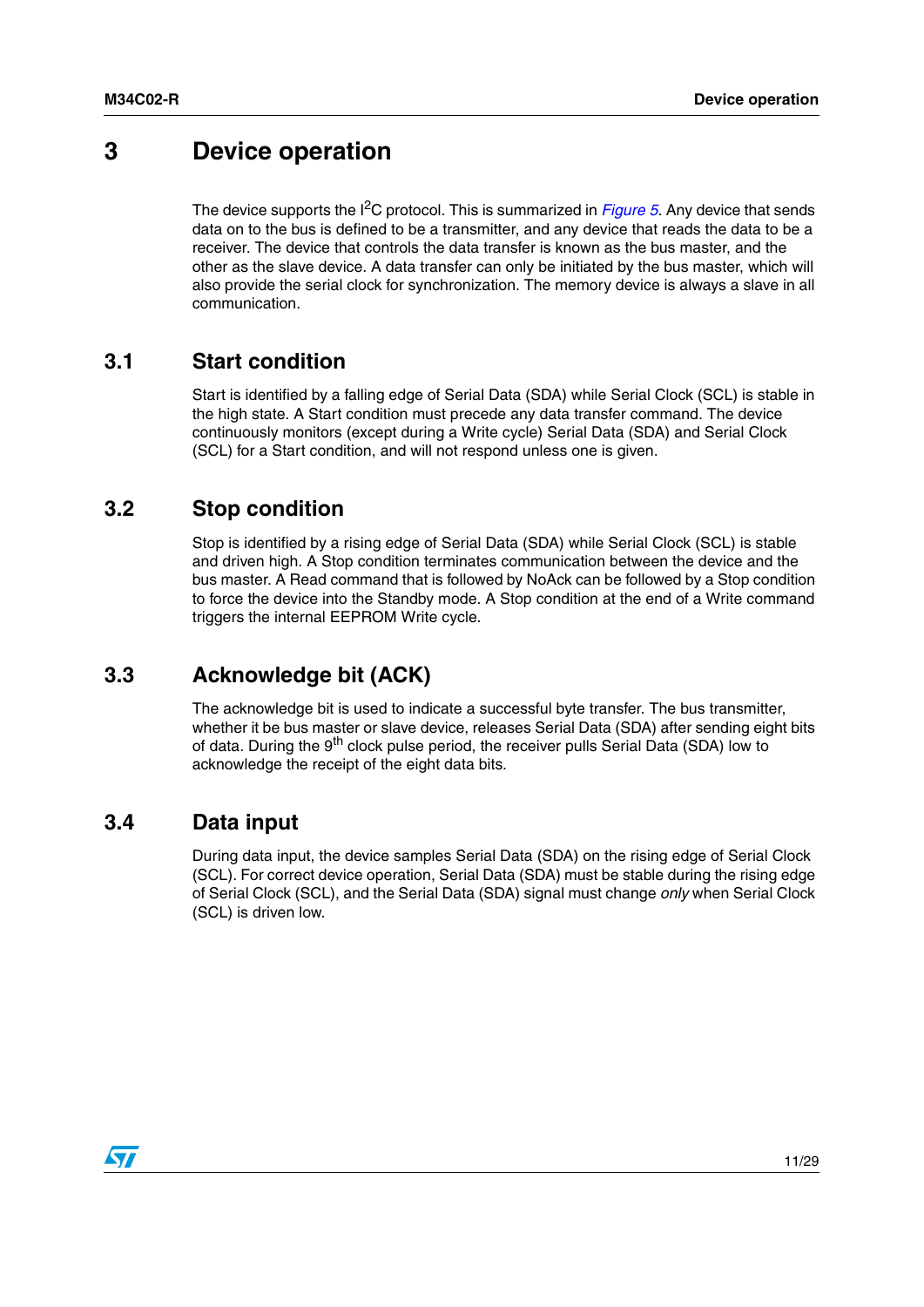### <span id="page-11-0"></span>**3.5 Memory addressing**

To start communication between the bus master and the slave device, the bus master must initiate a Start condition. Following this, the bus master sends the device select code, shown in *[Table 2](#page-9-0)* (on Serial Data (SDA), most significant bit first).

The device select code consists of a 4-bit Device Type Identifier, and a 3-bit Chip Enable "Address" (E2, E1, E0). To address the memory array, the 4-bit Device Type Identifier is 1010b; to address the Protection Register, it is 0110b.

Up to eight memory devices can be connected on a single  $I^2C$  bus. Each one is given a unique 3-bit code on the Chip Enable (E0, E1, E2) inputs. When the device select code is received, the device only responds if the Chip Enable Address is the same as the value on the Chip Enable (E0, E1, E2) inputs.

The  $8^{th}$  bit is the Read/Write bit (RW). This bit is set to 1 for Read and 0 for Write operations.

If a match occurs on the Device Select code, the corresponding device gives an acknowledgment on Serial Data (SDA) during the 9<sup>th</sup> bit time. If the device does not match the Device Select code, it deselects itself from the bus, and goes into Standby mode.

| Mode                        | <b>RW</b> bit | $\overline{WC}^{(1)}$ | <b>Bytes</b> | Initial sequence                                    |
|-----------------------------|---------------|-----------------------|--------------|-----------------------------------------------------|
| <b>Current Address Read</b> |               | x                     |              | Start, Device Select, RW = 1                        |
| <b>Random Address</b>       |               | x                     |              | Start, Device Select, $R\overline{W} = 0$ , Address |
| Read                        |               | x                     |              | reStart, Device Select, $RW = 1$                    |
| Sequential Read             |               | х                     | >1           | Similar to Current or Random Address Read           |
| <b>Byte Write</b>           | 0             | $V_{IL}$              |              | Start, Device Select, $R\overline{W} = 0$           |
| Page Write                  | 0             | $\sf{V}_{\sf{IL}}$    | ≤16          | Start, Device Select, $R\overline{W} = 0$           |

<span id="page-11-1"></span>Table 3. **Operating modes** 

1.  $X = V_{\text{IH}}$  or  $V_{\text{IL}}$ .

#### <span id="page-11-2"></span>**Figure 6. Setting the Write Protection Register (WC = 0)**

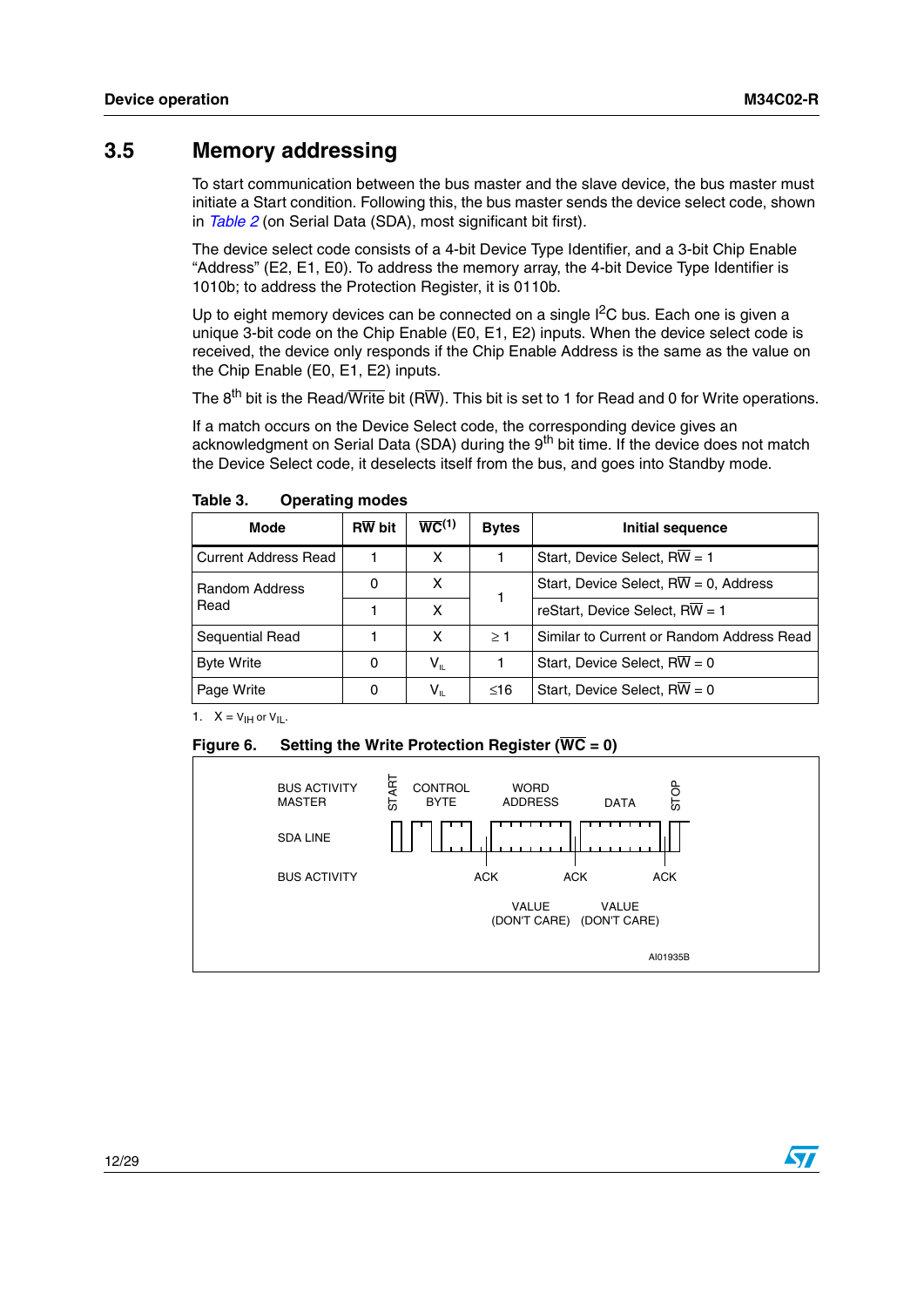$\bm{\nabla}$ 

### <span id="page-12-0"></span>**3.6 Setting the software write-protection**

The M34C02-W has a hardware write-protection feature, using the Write Control ( $\overline{\text{WC}}$ ) signal. This signal can be driven high or low, and must be held constant for the whole instruction sequence. When Write Control (WC) is held high, the whole memory array (addresses 00h to FFh) is write protected. When Write Control  $(\overline{WC})$  is held low, the write protection of the memory array is dependent on whether software write-protection has been set.

Software write-protection allows the bottom half of the memory area (addresses 00h to 7Fh) to be permanently write protected irrespective of subsequent states of the Write Control (WC) signal.

The write protection feature is activated by writing once to the Protection Register. The Protection Register is accessed with the device select code set to 0110b (as shown in *[Table 2](#page-9-0)*), and the E2, E1 and E0 bits set according to the states being applied on the E2, E1 and E0 signals. As for any other write command, Write Control (WC) needs to be held low. Address and data bytes must be sent with this command, but their values are all ignored, and are treated as Don't Care. Once the Protection Register has been written, the write protection of the first 128 Bytes of the memory is enabled, and it is not possible to unprotect these 128 Bytes, even if the device is powered off and on, and regardless the state of Write Control (WC).

When the Protection Register has been written, the M34C02-W no longer responds to the device type identifier 0110b in either read or write mode.



#### <span id="page-12-1"></span>**Figure 7. Result of setting the write protection**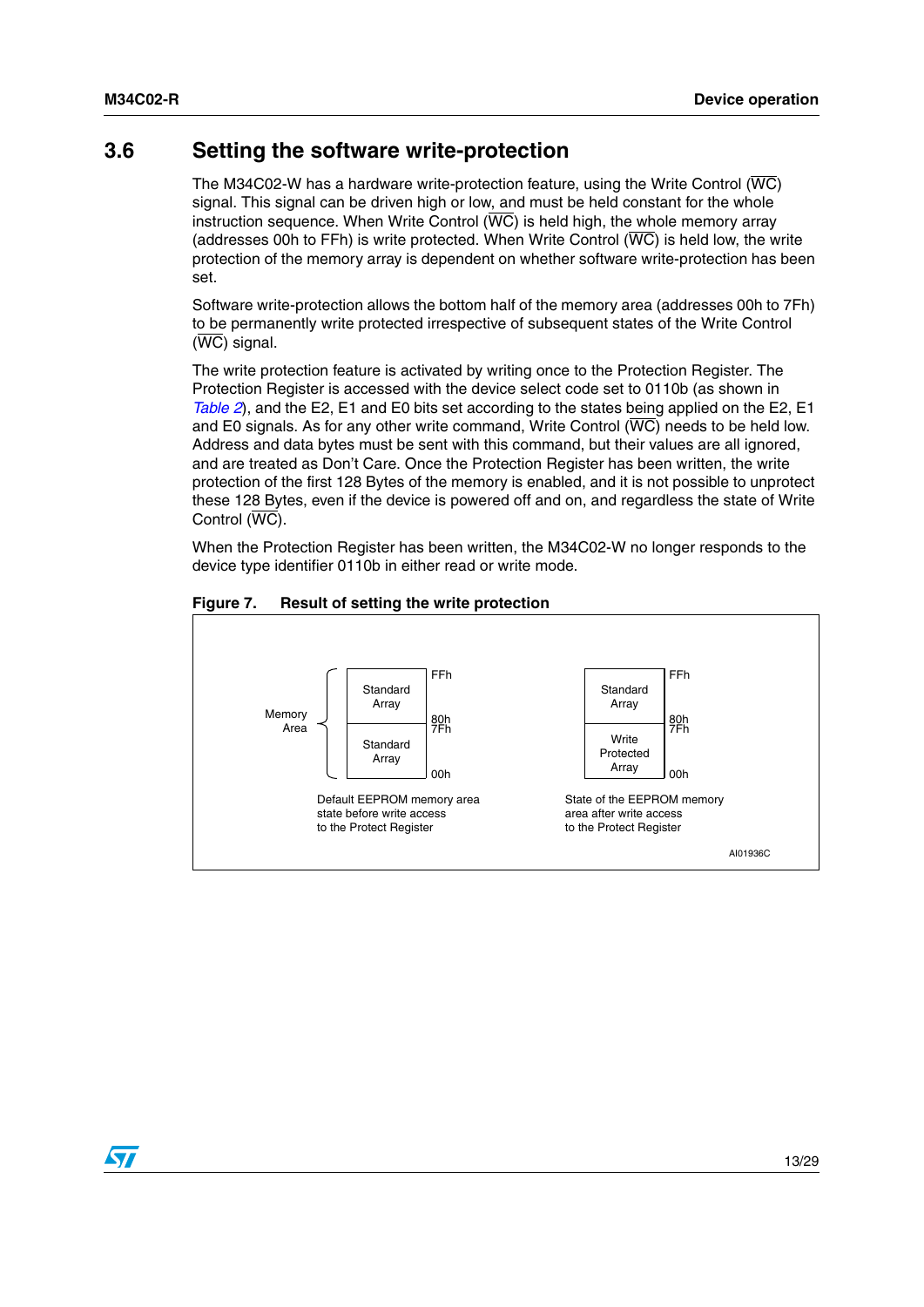### <span id="page-13-0"></span>**3.7 Write operations**

Following a Start condition the bus master sends a device select code with the R $\overline{W}$  bit reset to 0. The device acknowledges this, as shown in *[Figure 8](#page-14-0)*, and waits for an address byte. The device responds to the address byte with an acknowledge bit, and then waits for the data byte.

When the bus master generates a Stop condition immediately after the Ack bit (in the "10<sup>th</sup> bit" time slot), either at the end of a Byte Write or a Page Write, the internal memory Write cycle is triggered. A Stop condition at any other time slot does not trigger the internal Write cycle.

During the internal Write cycle, Serial Data (SDA) and Serial Clock (SCL) are ignored, and the device does not respond to any requests.

#### <span id="page-13-1"></span>**3.7.1 Byte Write**

After the device select code and the address byte, the bus master sends one data byte. If the addressed location is hardware write-protected, the device replies to the data byte with NoAck, and the location is not modified. If, instead, the addressed location is not Writeprotected, the device replies with Ack. The bus master terminates the transfer by generating a Stop condition, as shown in *[Figure 8](#page-14-0)*.

#### <span id="page-13-2"></span>**3.7.2 Page Write**

The Page Write mode allows up to 16 bytes to be written in a single Write cycle, provided that they are all located in the same page in the memory: that is, the most significant memory address bits are the same. If more bytes are sent than will fit up to the end of the page, a condition known as 'roll-over' occurs. This should be avoided, as data starts to become overwritten in an implementation dependent way.

The bus master sends from 1 to 16 bytes of data, each of which is acknowledged by the device if Write Control  $(\overline{WC})$  is low. If the addressed location is hardware write-protected, the device replies to the data byte with NoAck, and the locations are not modified. After each byte is transferred, the internal byte address counter (the 4 least significant address bits only) is incremented. The transfer is terminated by the bus master generating a Stop condition.

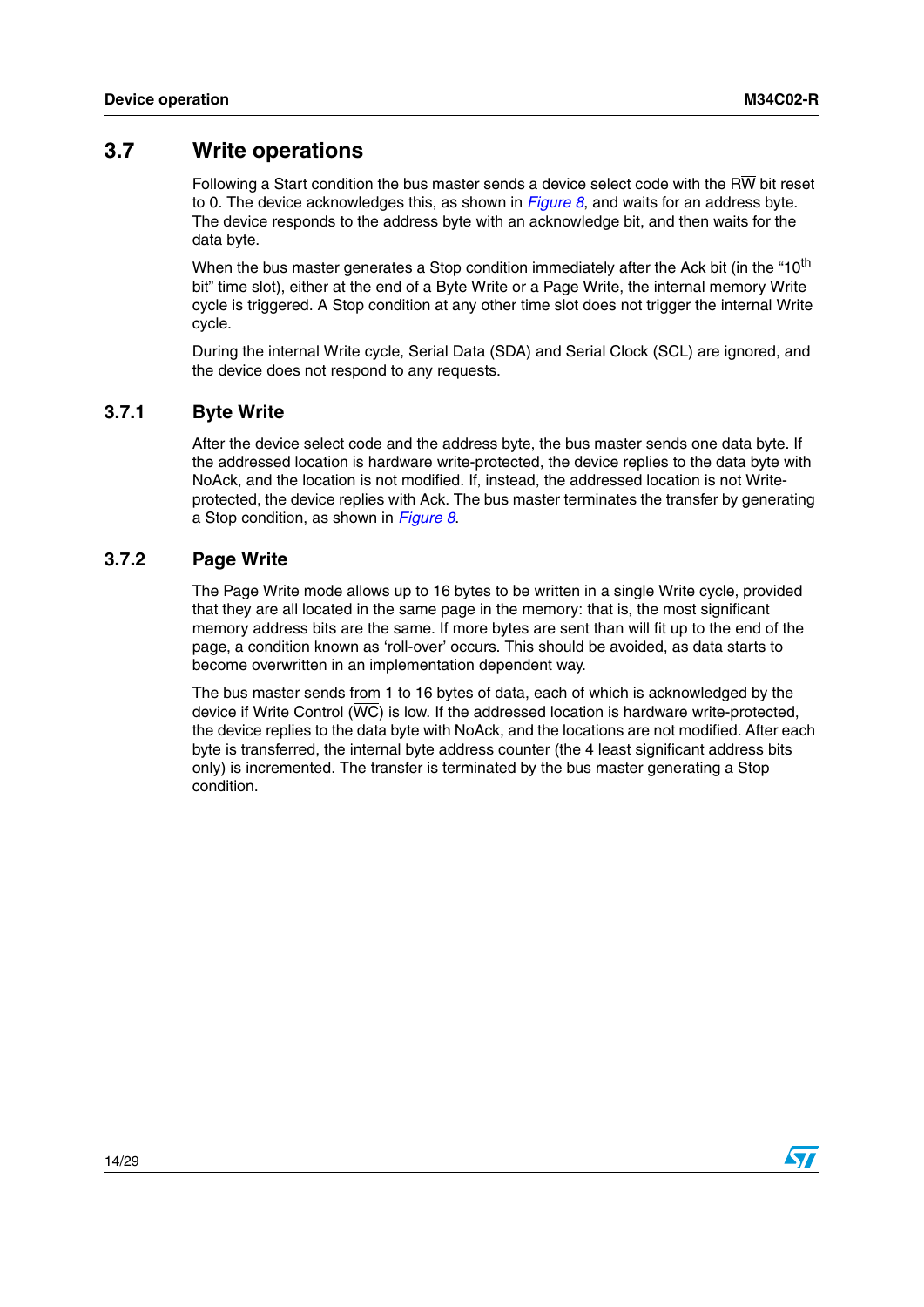

<span id="page-14-0"></span>**Figure 8. Write mode sequences in a non write-protected area**

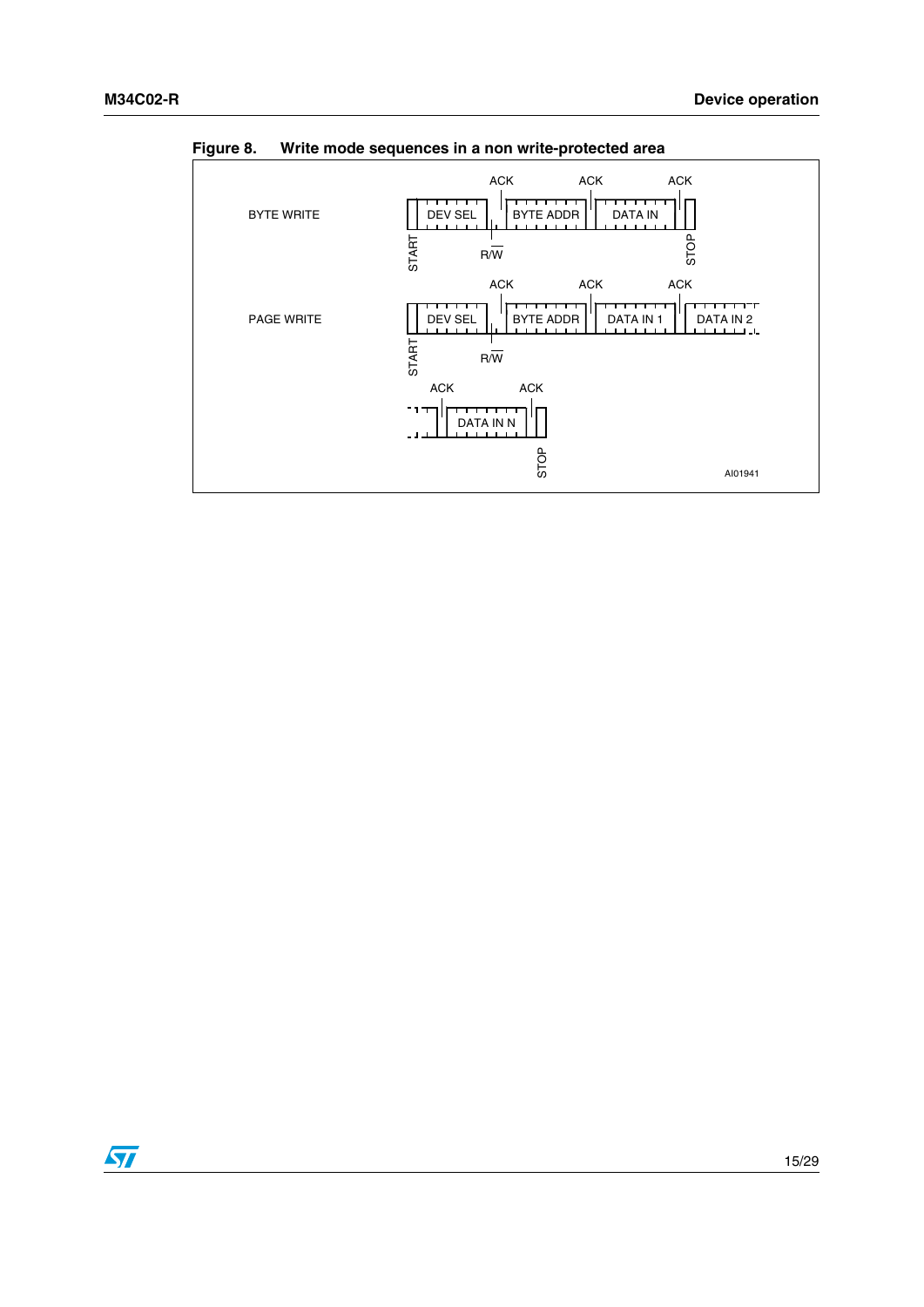#### <span id="page-15-0"></span>**3.7.3 Minimizing system delays by polling on ACK**

During the internal Write cycle, the device disconnects itself from the bus, and writes a copy of the data from its internal latches to the memory cells. The maximum Write time  $(t_w)$  is shown in *[Table 10](#page-22-1)* and *[Table 12](#page-25-0)*, but the typical time is shorter. To make use of this, a polling sequence can be used by the bus master.

The sequence, as shown in *[Figure 9](#page-15-1)*, is:

- Initial condition: a Write cycle is in progress.
- Step 1: the bus master issues a Start condition followed by a device select code (the first byte of the new instruction).
- Step 2: if the device is busy with the internal Write cycle, no Ack will be returned and the bus master goes back to Step 1. If the device has terminated the internal Write cycle, it responds with an Ack, indicating that the device is ready to receive the second part of the instruction (the first byte of this instruction having been sent during Step 1).

<span id="page-15-1"></span>**Figure 9. Write cycle polling flowchart using ACK**

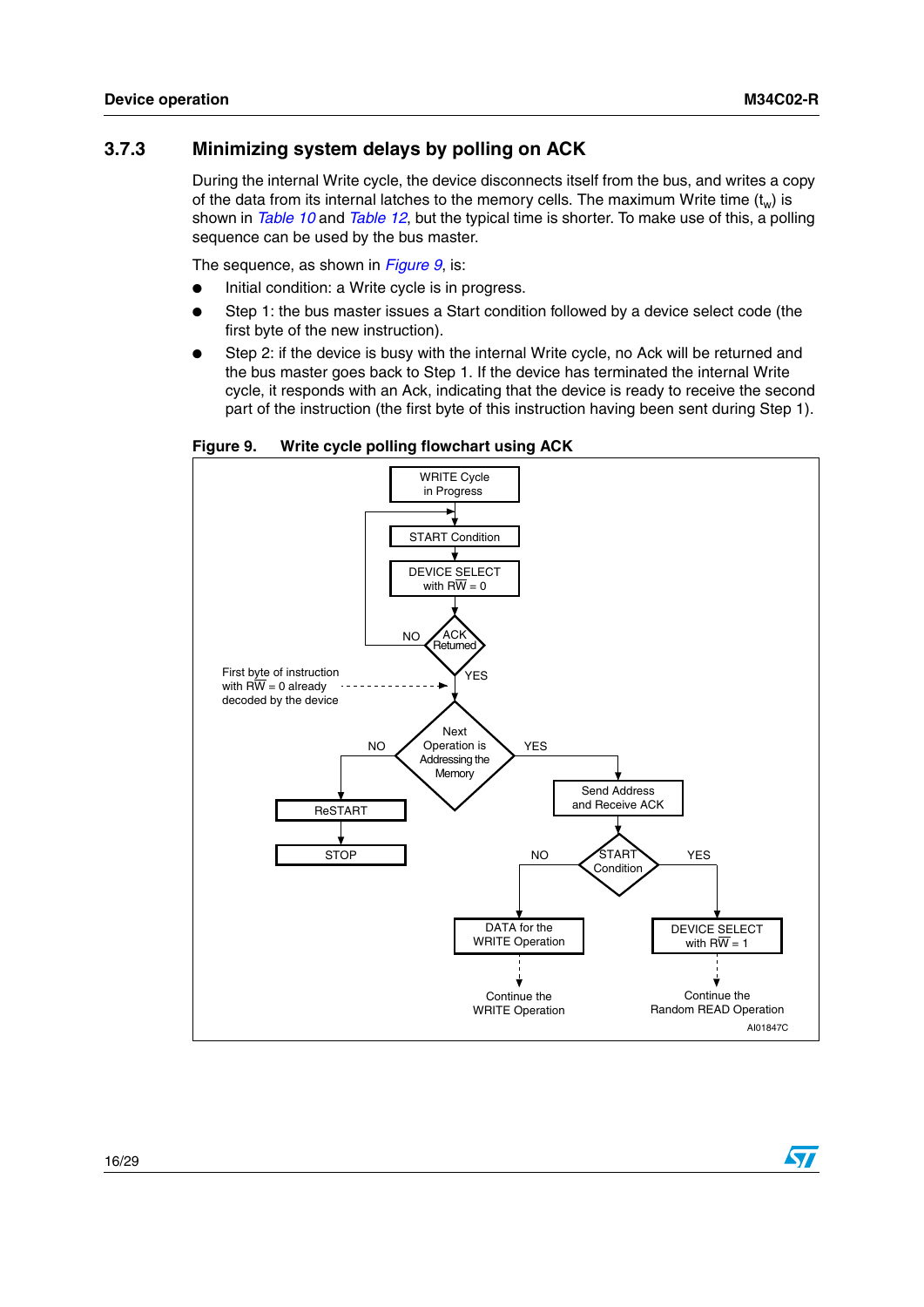### <span id="page-16-0"></span>**3.8 Read operations**

Read operations are performed independently of whether hardware or software protection has been set.

The device has an internal address counter which is incremented each time a byte is read.

#### <span id="page-16-1"></span>**3.8.1 Random Address Read**

A dummy Write is first performed to load the address into this address counter (as shown in *[Figure 10](#page-17-0)*) but *without* sending a Stop condition. Then, the bus master sends another Start condition, and repeats the device select code, with the RW bit set to 1. The device acknowledges this, and outputs the contents of the addressed byte. The bus master must *not* acknowledge the byte, and terminates the transfer with a Stop condition.

#### <span id="page-16-2"></span>**3.8.2 Current Address Read**

For the Current Address Read operation, following a Start condition, the bus master only sends a device select code with the  $\overline{RW}$  bit set to 1. The device acknowledges this, and outputs the byte addressed by the internal address counter. The counter is then incremented. The bus master terminates the transfer with a Stop condition, as shown in *[Figure 10](#page-17-0)*, *without* acknowledging the byte.

#### <span id="page-16-3"></span>**3.8.3 Sequential Read**

This operation can be used after a Current Address Read or a Random Address Read. The bus master *does* acknowledge the data byte output, and sends additional clock pulses so that the device continues to output the next byte in sequence. To terminate the stream of bytes, the bus master must *not* acknowledge the last byte, and *must* generate a Stop condition, as shown in *[Figure 10](#page-17-0)*.

The output data comes from consecutive addresses, with the internal address counter automatically incremented after each byte output. After the last memory address, the address counter 'rolls-over', and the device continues to output data from memory address 00h.

#### <span id="page-16-4"></span>**3.8.4 Acknowledge in Read mode**

For all Read commands, the device waits, after each byte read, for an acknowledgment during the  $9<sup>th</sup>$  bit time. If the bus master does not drive Serial Data (SDA) low during this time, the device terminates the data transfer and switches to its Standby mode.

 $\sqrt{}$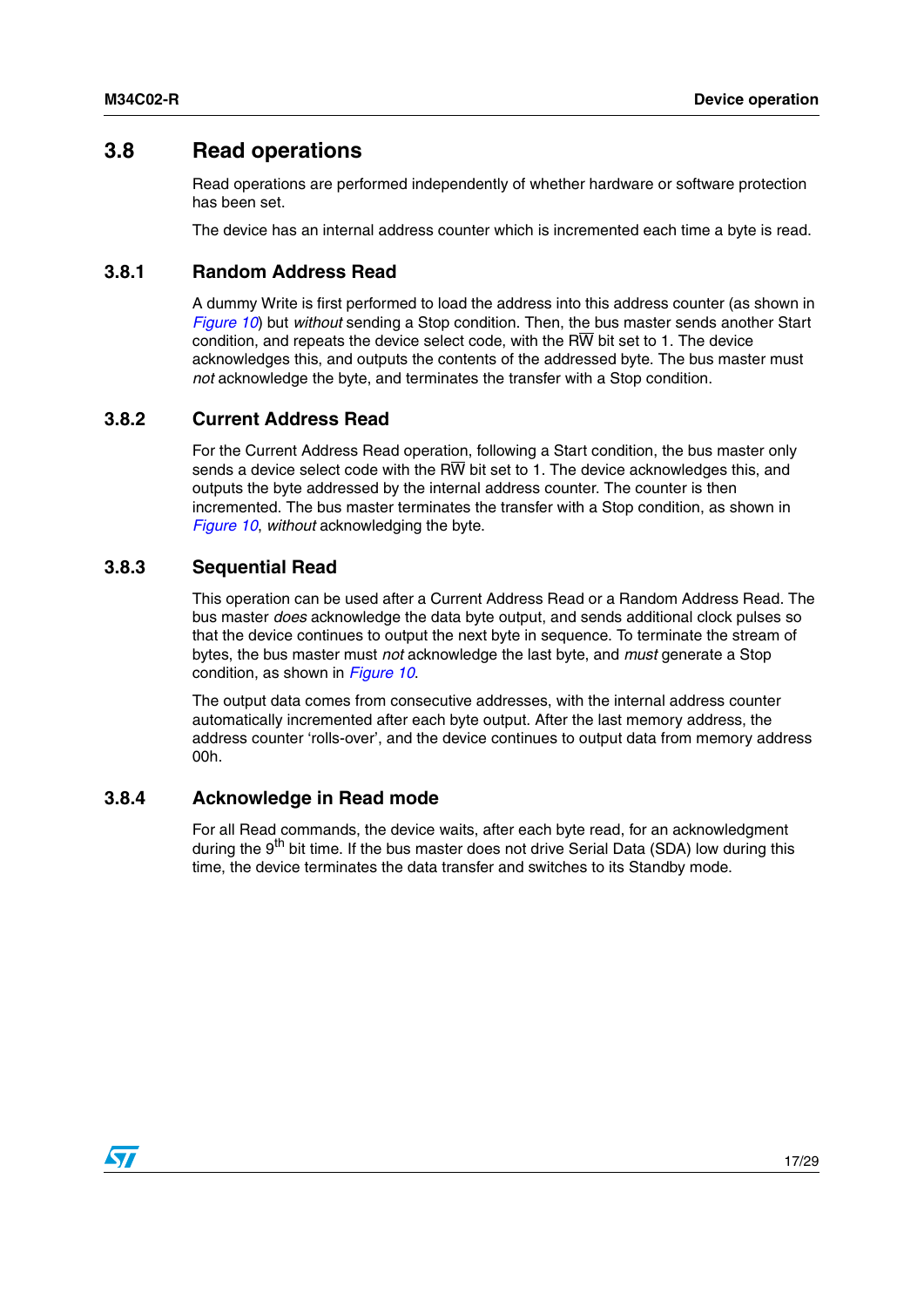

<span id="page-17-0"></span>**Figure 10. Read mode sequences**

1. The seven most significant bits of the device select code of a Random Read (in the 1<sup>st</sup> and 3<sup>rd</sup> bytes) must be identical.

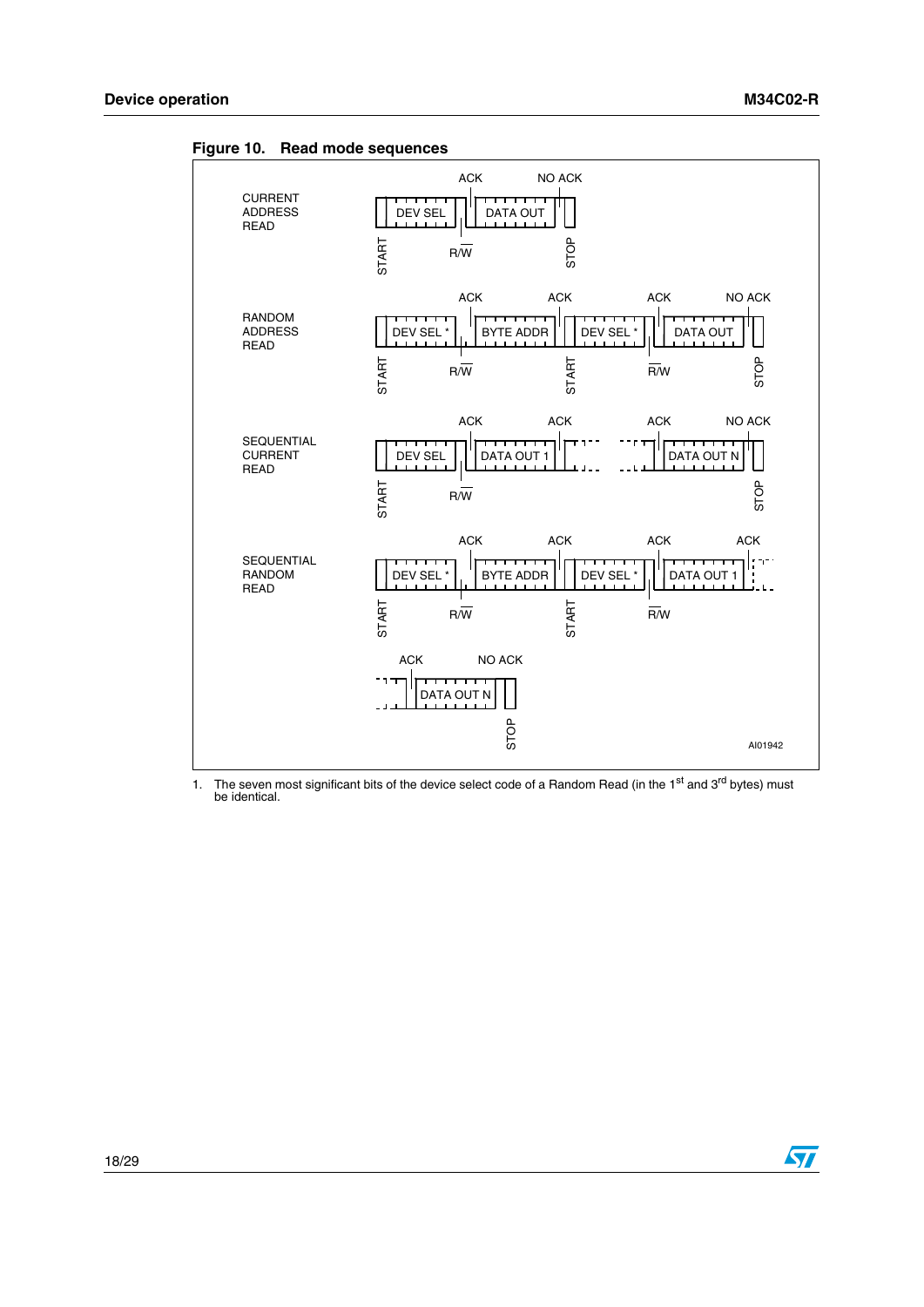# <span id="page-18-0"></span>**4 Use within a DRAM DIMM**

In the application, the M34C02-R is soldered directly in the printed circuit module. The 3 Chip Enable inputs (pins 1, 2 and 3) are wired at  $V_{CC}$  or  $V_{SS}$  through the DIMM socket (see *[Table 4](#page-18-2)*). The pull-up resistors needed for normal behavior of the I<sup>2</sup>C bus are connected on the I2C bus of the mother-board (as shown in *[Figure 11](#page-19-1)*).

The Write Control ( $\overline{WC}$ ) of the M34C02-R can be left unconnected. However, connecting it to  $V_{SS}$  is recommended, to maintain full read and write access.

### <span id="page-18-1"></span>**4.1 Programming the M34C02-R**

When the device is delivered, full read and write access is given to the whole memory array. It is recommended that the first step is to use the test equipment to write the module information (such as its access speed, its size, its organization) to the first half of the memory, starting from the first memory location. When the data has been validated, the test equipment can send a Write command to the Protection Register, using the device select code '01100000b' followed by an address and data byte (made up of Don't Care values) as shown in *[Figure 6](#page-11-2)*. The first 128 bytes of the memory area are then write-protected, and the M34C02-R will no longer respond to the specific device select code '0110000xb'. It is not possible to reverse this sequence.

| <b>DIMM</b> position | E <sub>2</sub> | E1                         | E <sub>0</sub> |
|----------------------|----------------|----------------------------|----------------|
| 0                    | $V_{SS}$       | $V_{SS}$                   | $V_{SS}$       |
|                      | $V_{SS}$       | $V_{SS}$                   | $V_{\rm CC}$   |
| $\overline{2}$       | $V_{SS}$       | $V_{\rm CC}$               | $V_{SS}$       |
| 3                    | $V_{SS}$       | $V_{CC}$                   | $V_{CC}$       |
| 4                    | $V_{CC}$       | $\mathsf{V}_{\mathsf{SS}}$ | $V_{SS}$       |
| 5                    | $V_{CC}$       | $V_{SS}$                   | $V_{CC}$       |
| 6                    | $V_{\rm CC}$   | $V_{CC}$                   | $V_{SS}$       |
| 7                    | $V_{\rm CC}$   | $V_{CC}$                   | $V_{\rm CC}$   |

<span id="page-18-2"></span>Table 4. **DRAM DIMM connections** 

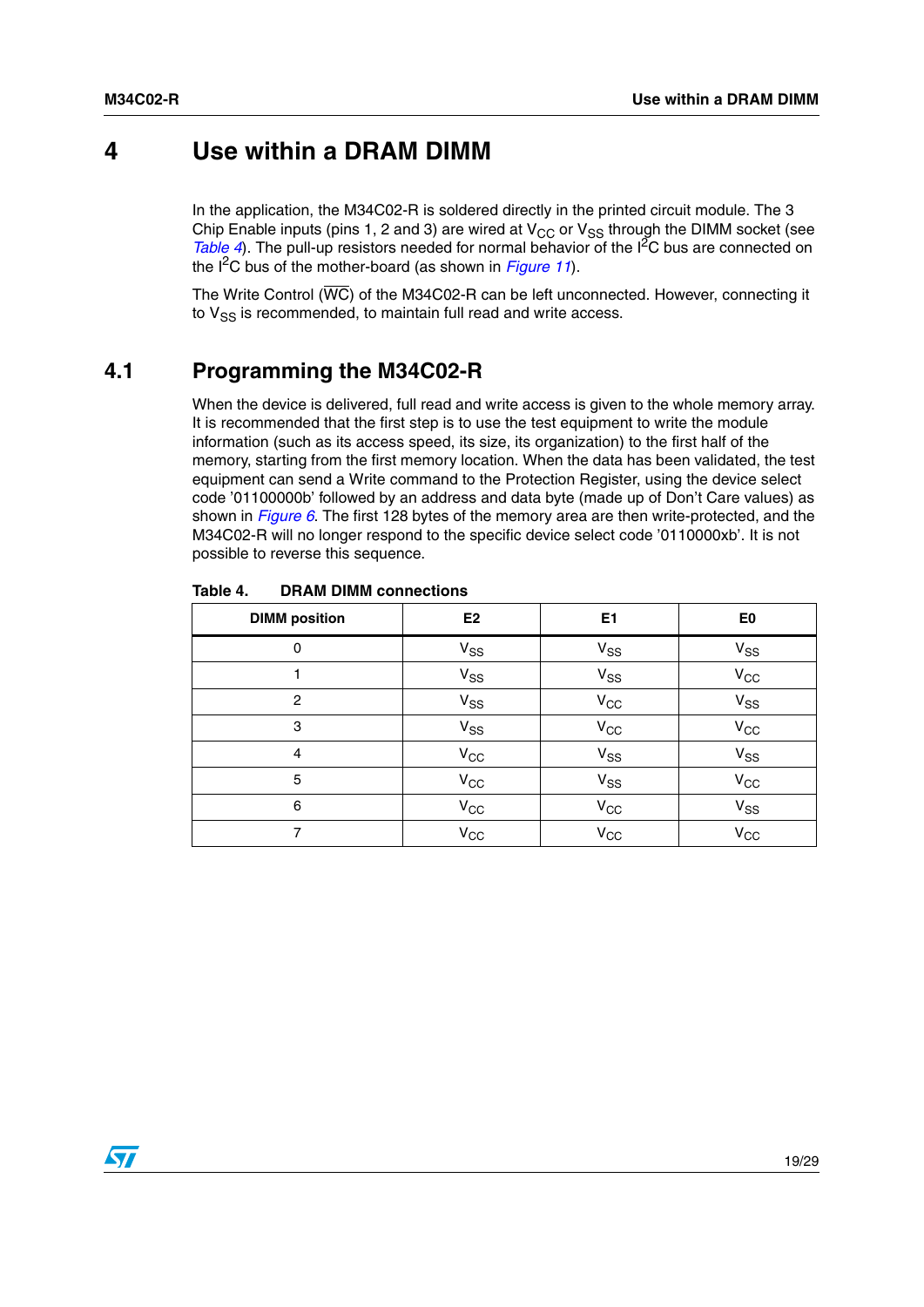# <span id="page-19-0"></span>**5 Initial delivery state**

The device is delivered with all bits in the memory array set to 1 (each Byte contains FFh).

<span id="page-19-1"></span>**Figure 11. Serial presence detect block diagram**

| <b>DIMM Position 7</b> | E <sub>2</sub><br>E1<br>SCL SDA<br>E0                                                                | $R = 4.7k\Omega$                                                                 |
|------------------------|------------------------------------------------------------------------------------------------------|----------------------------------------------------------------------------------|
| DIMM Position 6        | V <sub>CC</sub>                                                                                      |                                                                                  |
|                        | E <sub>2</sub><br>SCL SDA<br>E1<br>E0<br>$V_{\rm CC}$<br>$v_{SS}$                                    |                                                                                  |
| <b>DIMM Position 5</b> | E <sub>2</sub><br>E <sub>1</sub><br>E0<br>SCL SDA<br>Vcc Vss Vcc                                     |                                                                                  |
| <b>DIMM Position 4</b> | E <sub>2</sub><br>E <sub>1</sub><br>E0<br>SCL SDA<br>$V_{\rm CC}$<br>$v_{SS}$                        |                                                                                  |
| <b>DIMM Position 3</b> | E <sub>2</sub><br>E <sub>1</sub><br>E0<br>SCL SDA<br>$V_{CC}$<br>$V_{SS}$                            |                                                                                  |
| <b>DIMM Position 2</b> | E <sub>2</sub><br>E <sub>1</sub><br>E0<br>SCL SDA<br>V <sub>SS</sub> V <sub>CC</sub> V <sub>SS</sub> |                                                                                  |
| <b>DIMM Position 1</b> | E <sub>2</sub><br>E1<br>E0<br>SCL SDA<br>V <sub>CC</sub><br>$v_{SS}$                                 |                                                                                  |
| DIMM Position 0        | E <sub>2</sub><br>E1<br>E0<br>SCL SDA<br>$v_{SS}$                                                    |                                                                                  |
| AI01937                |                                                                                                      | SCL line<br>SDA line<br>From the motherboard<br><sup>2</sup> C master controller |

- 1. E0, E1 and E2 are wired at each DIMM socket in a binary sequence for a maximum of 8 devices.
- 2. Common clock and common data are shared across all the devices.
- 3. Pull-up resistors are required on all SDA and SCL bus lines (typically 4.7 kΩ) because these lines are open drain when used as outputs.

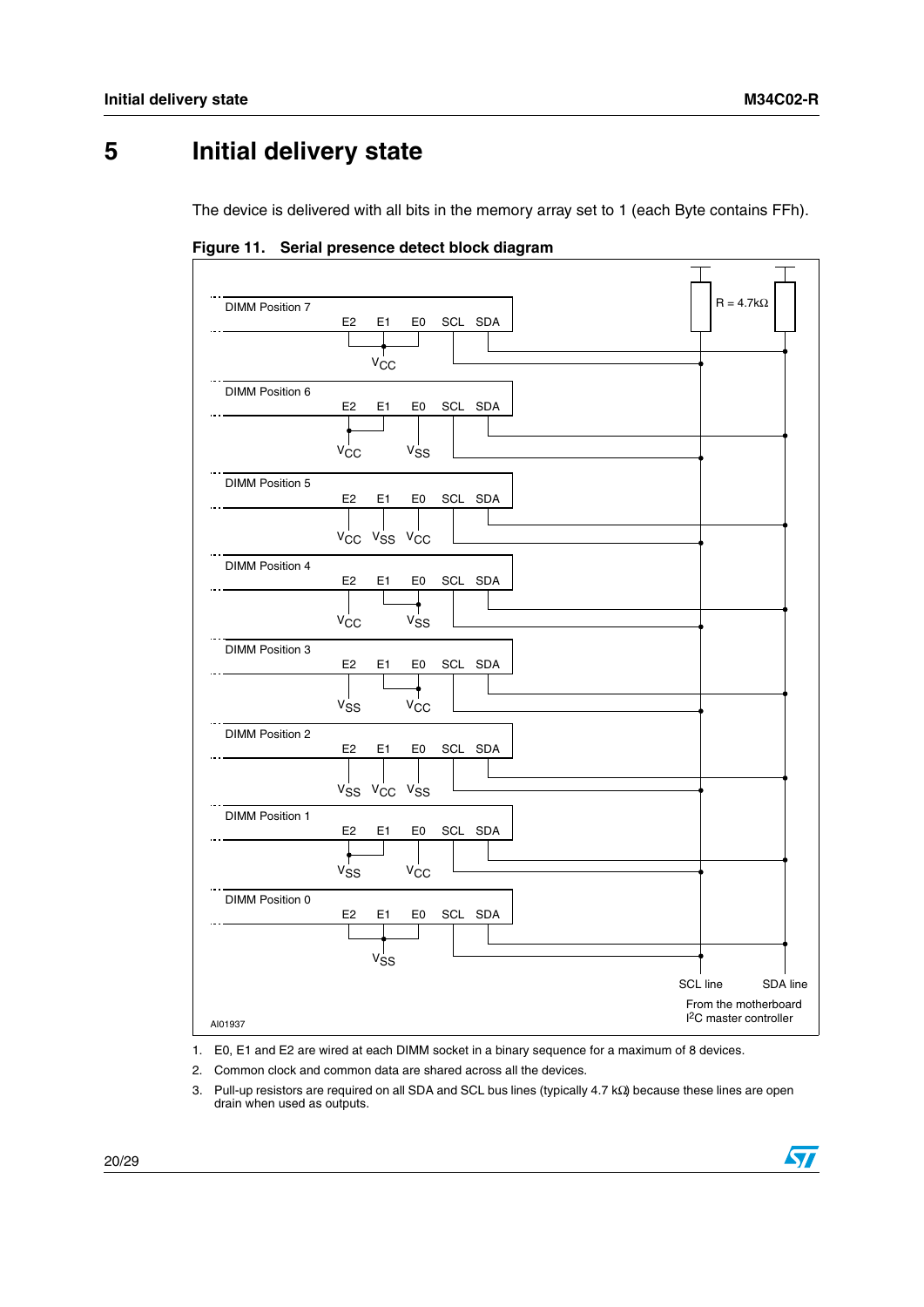# <span id="page-20-0"></span>**6 Maximum rating**

Stressing the device above the rating listed in the absolute maximum ratings table may cause permanent damage to the device. These are stress ratings only and operation of the device at these or any other conditions above those indicated in the operating sections of this specification is not implied. Exposure to absolute maximum rating conditions for extended periods may affect device reliability. Refer also to the STMicroelectronics SURE Program and other relevant quality documents.

| Symbol                       | <b>Parameter</b>                                                    | Min.      | Max. | Unit |
|------------------------------|---------------------------------------------------------------------|-----------|------|------|
| $T_A$                        | Ambient operating temperature                                       | $-40$     | 90   | °C   |
| $\mathsf{T}_{\text{STG}}$    | Storage temperature                                                 | $-65$     | 150  | °C   |
| $\mathsf{T}_{\mathsf{LEAD}}$ | Lead temperature during soldering $(1)$                             | See $(1)$ |      | °C   |
| $V_{1O}$                     | Input or output voltage                                             | $-0.50$   | 6.5  | ν    |
| $V_{\rm CC}$                 | Supply voltage                                                      | $-0.50$   | 6.5  | ν    |
| V <sub>ESD</sub>             | Electrostatic discharge voltage (human body<br>model <sup>(2)</sup> | $-4000$   | 4000 | ν    |

<span id="page-20-1"></span>Table 5. **Absolute maximum ratings** 

1. Compliant with JEDEC Std J-STD-020C (for small body, Sn-Pb or Pb assembly), the ST ECOPACK® 7191395 specification, and the European directive on Restrictions on Hazardous Substances (RoHS) 2002/95/EU.

2. JEDEC Std JESD22-A114A (C1=100 pF, R1=1500 Ω, R2=500 Ω)

 $\sqrt{2}$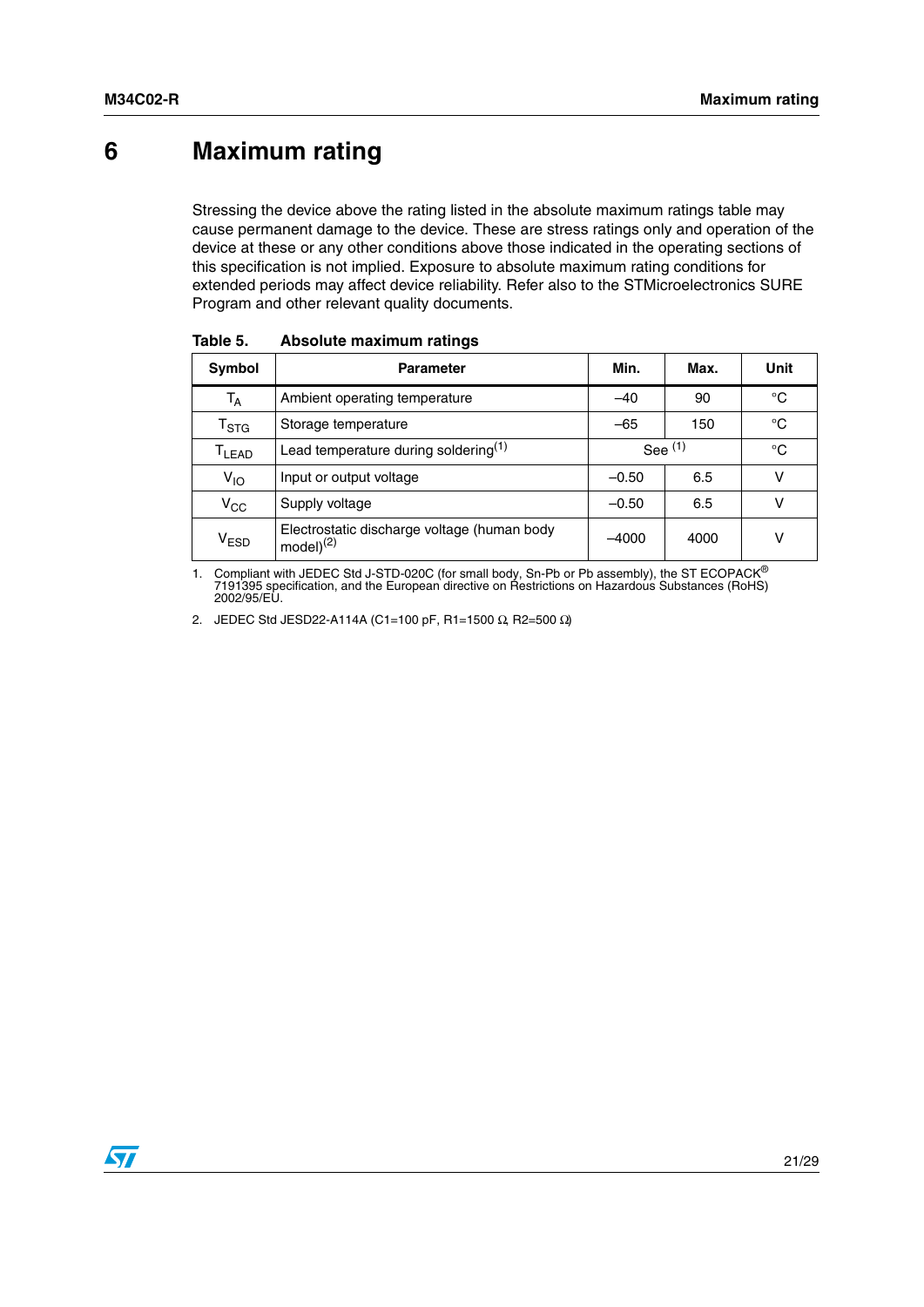# <span id="page-21-0"></span>**7 DC and AC parameters**

This section summarizes the operating and measurement conditions, and the DC and AC characteristics of the device. The parameters in the DC and AC characteristic tables that follow are derived from tests performed under the measurement conditions summarized in the relevant tables. Designers should check that the operating conditions in their circuit match the measurement conditions when relying on the quoted parameters.

<span id="page-21-1"></span>

| Symbol       | <b>Parameter</b>              | Min. | Max. | Unit   |
|--------------|-------------------------------|------|------|--------|
| $\rm v_{cc}$ | Supply voltage                | 1.8  | 5.5  |        |
| ١A           | Ambient operating temperature | -40  | 85   | $\sim$ |

#### <span id="page-21-2"></span>Table 7. **AC measurement conditions**

| Symbol  | <b>Parameter</b>                         | Min.                               | Max. | Unit |
|---------|------------------------------------------|------------------------------------|------|------|
| $C_{L}$ | Load capacitance                         | 100                                |      | рF   |
|         | Input rise and fall times                |                                    | 50   | ns   |
|         | Input levels                             | $0.2V_{\rm CC}$ to $0.8V_{\rm CC}$ |      |      |
|         | Input and output timing reference levels | $0.3V_{\rm CC}$ to $0.7V_{\rm CC}$ |      |      |

#### <span id="page-21-4"></span>**Figure 12. AC measurement I/O waveform**



#### <span id="page-21-3"></span>Table 8. **Input parameters**

| <b>Symbol</b> | Parameter <sup>(1),(2)</sup>                         | <b>Test condition</b>   | Min. | Max. | Unit      |
|---------------|------------------------------------------------------|-------------------------|------|------|-----------|
| $C_{IN}$      | Input capacitance (SDA)                              |                         |      | 8    | pF        |
| $C_{IN}$      | Input capacitance (other pins)                       |                         |      | 6    | pF        |
| $Z_{WCL}$     | WC input impedance                                   | $V_{IN}$ < 0.3 V        | 15   | 70   | $k\Omega$ |
| $Z_{WCH}$     | WC input impedance                                   | $V_{IN}$ > 0.7 $V_{CC}$ | 500  |      | $k\Omega$ |
| $t_{NS}$      | Pulse width ignored<br>(input filter on SCL and SDA) | Single glitch           |      | 100  | ns        |

1.  $T_A = 25^{\circ}C$ ,  $f = 400kHz$ 

2. Sampled only, not 100% tested.

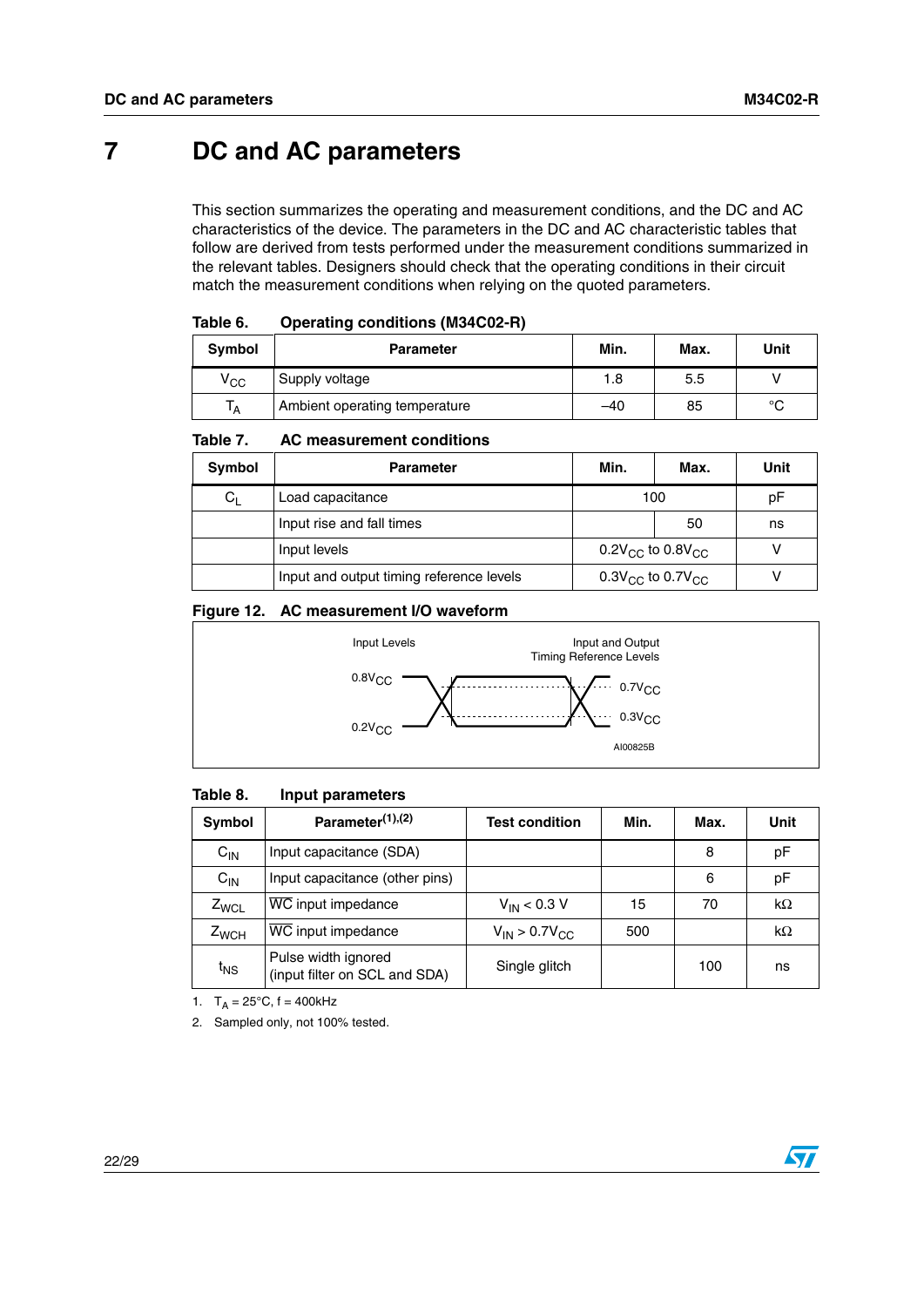| Symbol          | <b>Parameter</b>                                   | Test condition (in addition to those<br>in Table 6)                                  | Min.        | Max.         | Unit   |
|-----------------|----------------------------------------------------|--------------------------------------------------------------------------------------|-------------|--------------|--------|
| Iц              | Input leakage current<br>(SCL, SDA, E0, E1 and E2) | $V_{IN}$ = $V_{SS}$ or $V_{CC}$                                                      |             | ±2           | μA     |
| $I_{LO}$        | Output leakage current                             | $V_{OUT} = V_{SS}$ or $V_{CC}$ SDA in Hi-Z                                           |             | ± 2          | μA     |
|                 |                                                    | $V_{\rm CC}$ = 5V, f <sub>c</sub> = 400 kHz<br>(clock rise/fall time < 50 ns)        |             | 2            | mA     |
| $I_{\rm CC}$    | Supply current                                     | $V_{\rm CC}$ = 2.5 V, f <sub>c</sub> = 400 kHz<br>(clock rise/fall time < 50 ns)     |             | 1            | mА     |
|                 |                                                    | $V_{CC}$ = 1.8 V, f <sub>c</sub> = 400 kHz<br>(clock rise/fall time < 50 ns)         |             | 1            | mA     |
|                 | Standby supply current                             | $V_{IN}$ = $V_{SS}$ or $V_{CC}$ , $V_{CC}$ = 5 V                                     |             | 1            | μA     |
| ICC1            |                                                    | $V_{IN}$ = V <sub>SS</sub> or V <sub>CC</sub> , 1.8 V $\leq$ V <sub>CC</sub> < 2.5 V |             | 0.5          | μA     |
|                 | Input low voltage <sup>(1)</sup>                   | 2.5 V ≤ V <sub>CC</sub> ≤ 5.5 V                                                      | $-0.3$      | $0.3V_{CC}$  | $\vee$ |
| $V_{IL}$        |                                                    | 1.8 $V \leq V_{CC}$ < 2.5 V                                                          | $-0.3$      | $0.25V_{CC}$ | v      |
| $V_{\text{IH}}$ | Input high voltage (1)                             |                                                                                      | $0.7V_{CC}$ | $V_{CC}+1$   | v      |
|                 |                                                    | $I_{\text{OI}} = 3 \text{ mA}$ , $V_{\text{CC}} = 5 \text{ V}$                       |             | 0.4          | v      |
| $V_{OL}$        | Output low voltage                                 | $I_{\text{OI}}$ = 2.1 m A, 2.2 V $\leq$ V <sub>CC</sub> < 2.5 V                      |             | 0.4          | v      |
|                 |                                                    | $I_{\text{OI}} = 0.15$ mA, $V_{\text{CC}} = 1.8$ V                                   |             | 0.2          | v      |

#### <span id="page-22-0"></span>Table 9. **DC characteristics**

1. The voltage source driving only E0, E1 and E2 inputs must provide an impedance of less than 1kΩ.

#### <span id="page-22-1"></span>Table 10. **AC characteristics**

|                             |                     | Test conditions specified in Table 7                 |      |      |             |
|-----------------------------|---------------------|------------------------------------------------------|------|------|-------------|
| Symbol                      | Alt.                | <b>Parameter</b>                                     | Min. | Max. | <b>Unit</b> |
| $f_{\rm C}$                 | $t_{SCL}$           | Clock frequency                                      |      | 400  | kHz         |
| $t_{CHCL}$                  | <sup>t</sup> ніgн   | Clock pulse width high                               | 600  |      | ns          |
| $t_{CLCH}$                  | t <sub>LOW</sub>    | Clock pulse width low                                | 1300 |      | ns          |
| $t_{DL1DL2}$ <sup>(1)</sup> | t⊧                  | SDA fall time                                        | 20   | 300  | ns          |
| t <sub>DXCX</sub>           | t <sub>SU:DAT</sub> | Data in setup time                                   | 100  |      | ns          |
| <sup>t</sup> CLDX           | <sup>t</sup> HD:DAT | Data in hold time                                    | 0    |      | ns          |
| $t_{\text{CLQX}}$           | $t_{\text{DH}}$     | Data out hold time                                   | 200  |      | ns          |
| $t_{\text{CLQV}}^{(2)}$     | t <sub>AA</sub>     | Clock low to next data valid (access time)           | 200  | 900  | ns          |
| $t_{CHDX}$ <sup>(3)</sup>   | <sup>I</sup> SU:STA | Start condition setup time                           | 600  |      | ns          |
| <sup>t</sup> DLCL           | <sup>t</sup> HD:STA | Start condition hold time                            | 600  |      | ns          |
| <sup>t</sup> CHDH           | t <sub>SU:STO</sub> | Stop condition setup time                            | 600  |      | ns          |
| <sup>t</sup> DHDL           | $t_{\text{BUF}}$    | Time between Stop condition and next Start condition | 1300 |      | ns          |
| t <sub>w</sub>              | $t_{WR}$            | Write time                                           |      | 10   | ms          |

1. Sampled only, not 100% tested.

2. To avoid spurious Start and Stop conditions, a minimum delay is placed between SCL=1 and the falling or rising edge of SDA.

3. For a reStart condition, or following a write cycle.

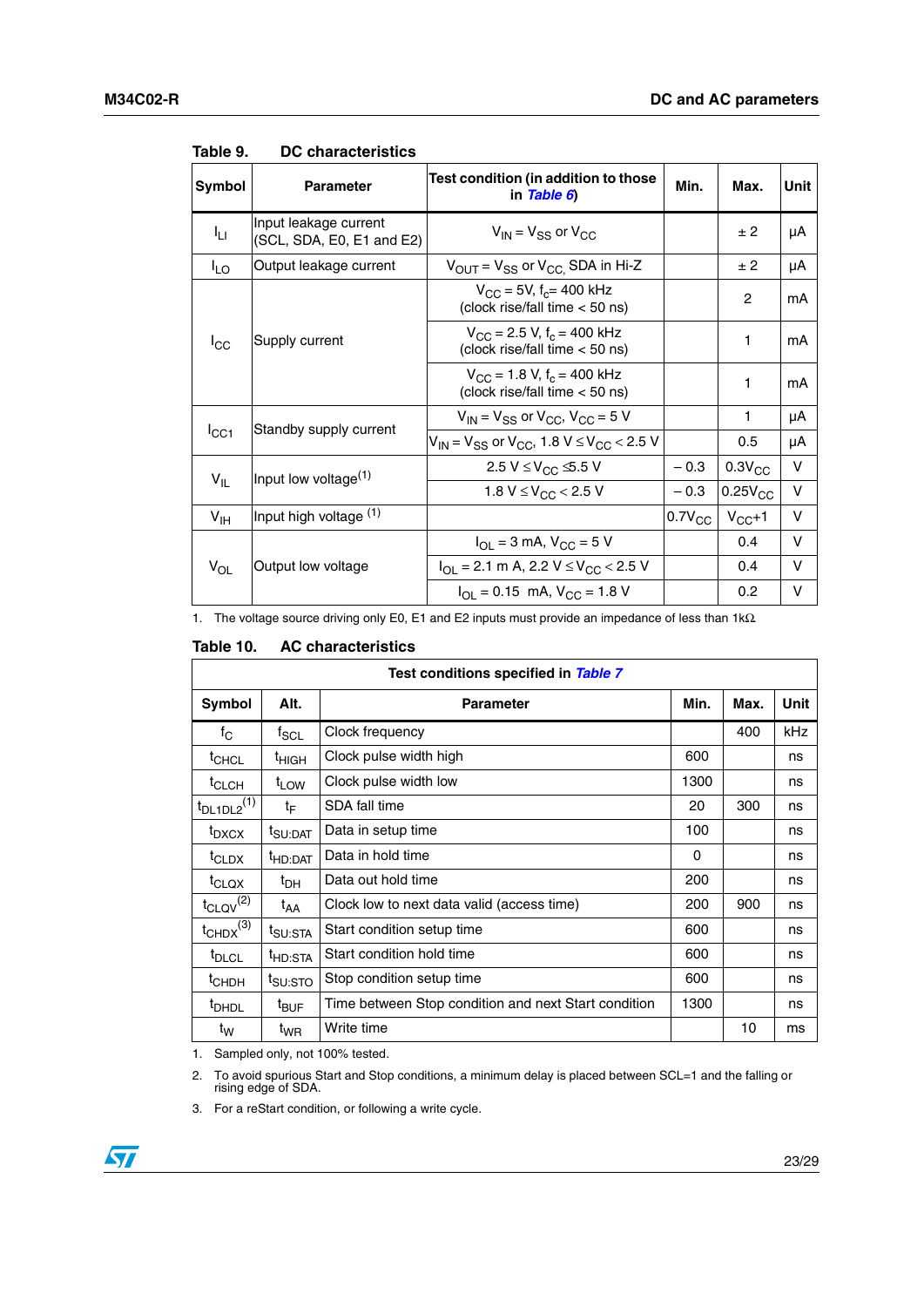

<span id="page-23-0"></span>**Figure 13. AC waveforms**



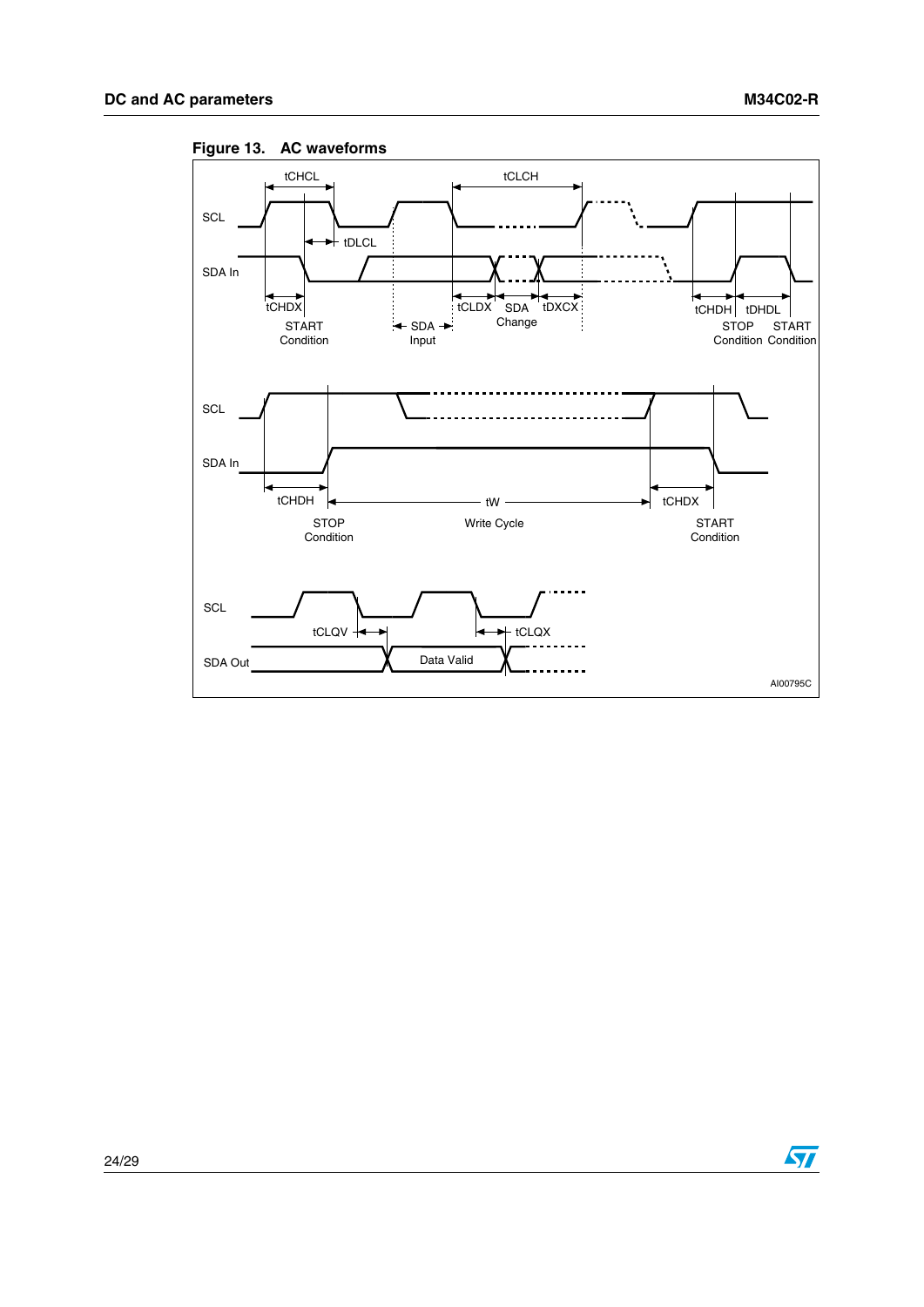# <span id="page-24-0"></span>**8 Package mechanical data**

In order to meet environmental requirements, ST offers these devices in different grades of ECOPACK® packages, depending on their level of environmental compliance. ECOPACK® specifications, grade definitions and product status are available at: *www.st.com*. ECOPACK® is an ST trademark.

#### <span id="page-24-2"></span>**Figure 14. UFDFPN8 (MLP8) 8-lead ultra thin fine pitch dual flat package no lead 2 x 3 mm, package outline**



1. Drawing is not to scale.

2. The central pad (the area E2 by D2 in the above illustration) is pulled, internally, to V<sub>SS</sub>. It must not be<br>allowed to be connected to any other voltage or signal line on the PCB, for example during the soldering process.

<span id="page-24-1"></span>

| Table 11. | UFDFPN8 (MLP8) 8-lead ultra thin fine pitch dual flat package no lead |
|-----------|-----------------------------------------------------------------------|
|           | 2 x 3 mm, package mechanical data                                     |

| Symbol         |            | millimeters              |       |            | inches <sup>(1)</sup>    |            |
|----------------|------------|--------------------------|-------|------------|--------------------------|------------|
|                | <b>Typ</b> | Min                      | Max   | <b>Typ</b> | Min                      | <b>Max</b> |
| A              | 0.550      | 0.450                    | 0.600 | 0.0217     | 0.0177                   | 0.0236     |
| A1             | 0.020      | 0.000                    | 0.050 | 0.0008     | 0.0000                   | 0.0020     |
| $\mathsf b$    | 0.250      | 0.200                    | 0.300 | 0.0098     | 0.0079                   | 0.0118     |
| D              | 2.000      | 1.900                    | 2.100 | 0.0787     | 0.0748                   | 0.0827     |
| D <sub>2</sub> | 1.600      | 1.500                    | 1.700 | 0.0630     | 0.0591                   | 0.0669     |
| E              | 3.000      | 2.900                    | 3.100 | 0.1181     | 0.1142                   | 0.1220     |
| E <sub>2</sub> | 0.200      | 0.100                    | 0.300 | 0.0079     | 0.0039                   | 0.0118     |
| $\mathbf{e}$   | 0.500      | $\overline{\phantom{a}}$ |       | 0.0197     | $\overline{\phantom{a}}$ | ٠          |
| L              | 0.450      | 0.400                    | 0.500 | 0.0177     | 0.0157                   | 0.0197     |
| L1             |            |                          | 0.150 |            |                          | 0.0059     |
| L <sub>3</sub> |            | 0.300                    |       |            | 0.0118                   |            |
| $ddd^{(2)}$    |            | 0.080                    |       |            | 0.0031                   |            |

1. Values in inches are converted from mm and rounded to 4 decimal digits.

2. Applied for exposed die paddle and terminals. Exclude embedding part of exposed die paddle from measuring.

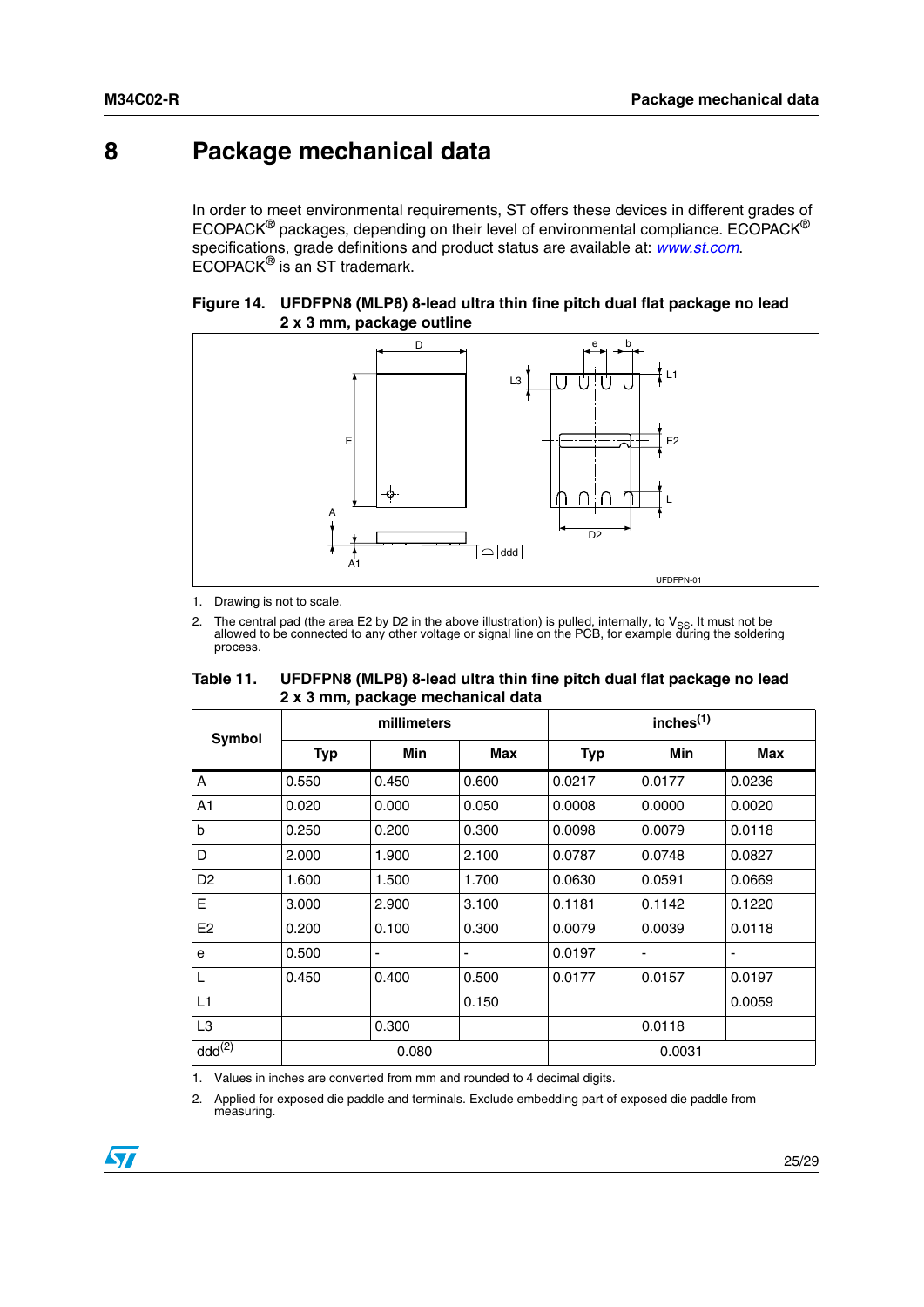

<span id="page-25-1"></span>**Figure 15. TSSOP8 – 8 lead thin shrink small outline, package outline**

1. Drawing is not to scale.

<span id="page-25-0"></span>

|  |  |  | Table 12. TSSOP8 - 8 lead thin shrink small outline, package mechanical data |
|--|--|--|------------------------------------------------------------------------------|
|--|--|--|------------------------------------------------------------------------------|

| Symbol         |       | millimeters |           |        | inches <sup>(1)</sup> |             |
|----------------|-------|-------------|-----------|--------|-----------------------|-------------|
|                | Typ.  | Min.        | Max.      | Typ.   | Min.                  | Max.        |
| A              |       |             | 1.200     |        |                       | 0.0472      |
| A <sub>1</sub> |       | 0.050       | 0.150     |        | 0.0020                | 0.0059      |
| A <sub>2</sub> | 1.000 | 0.800       | 1.050     | 0.0394 | 0.0315                | 0.0413      |
| b              |       | 0.190       | 0.300     |        | 0.0075                | 0.0118      |
| с              |       | 0.090       | 0.200     |        | 0.0035                | 0.0079      |
| <b>CP</b>      |       |             | 0.100     |        |                       | 0.0039      |
| D              | 3.000 | 2.900       | 3.100     | 0.1181 | 0.1142                | 0.1220      |
| e              | 0.650 |             |           | 0.0256 |                       |             |
| E              | 6.400 | 6.200       | 6.600     | 0.2520 | 0.2441                | 0.2598      |
| E <sub>1</sub> | 4.400 | 4.300       | 4.500     | 0.1732 | 0.1693                | 0.1772      |
| L              | 0.600 | 0.450       | 0.750     | 0.0236 | 0.0177                | 0.0295      |
| L1             | 1.000 |             |           | 0.0394 |                       |             |
| $\alpha$       |       | $0^{\circ}$ | $8^\circ$ |        | $0^{\circ}$           | $8^{\circ}$ |

1. Values in inches are converted from mm and rounded to 4 decimal digits.

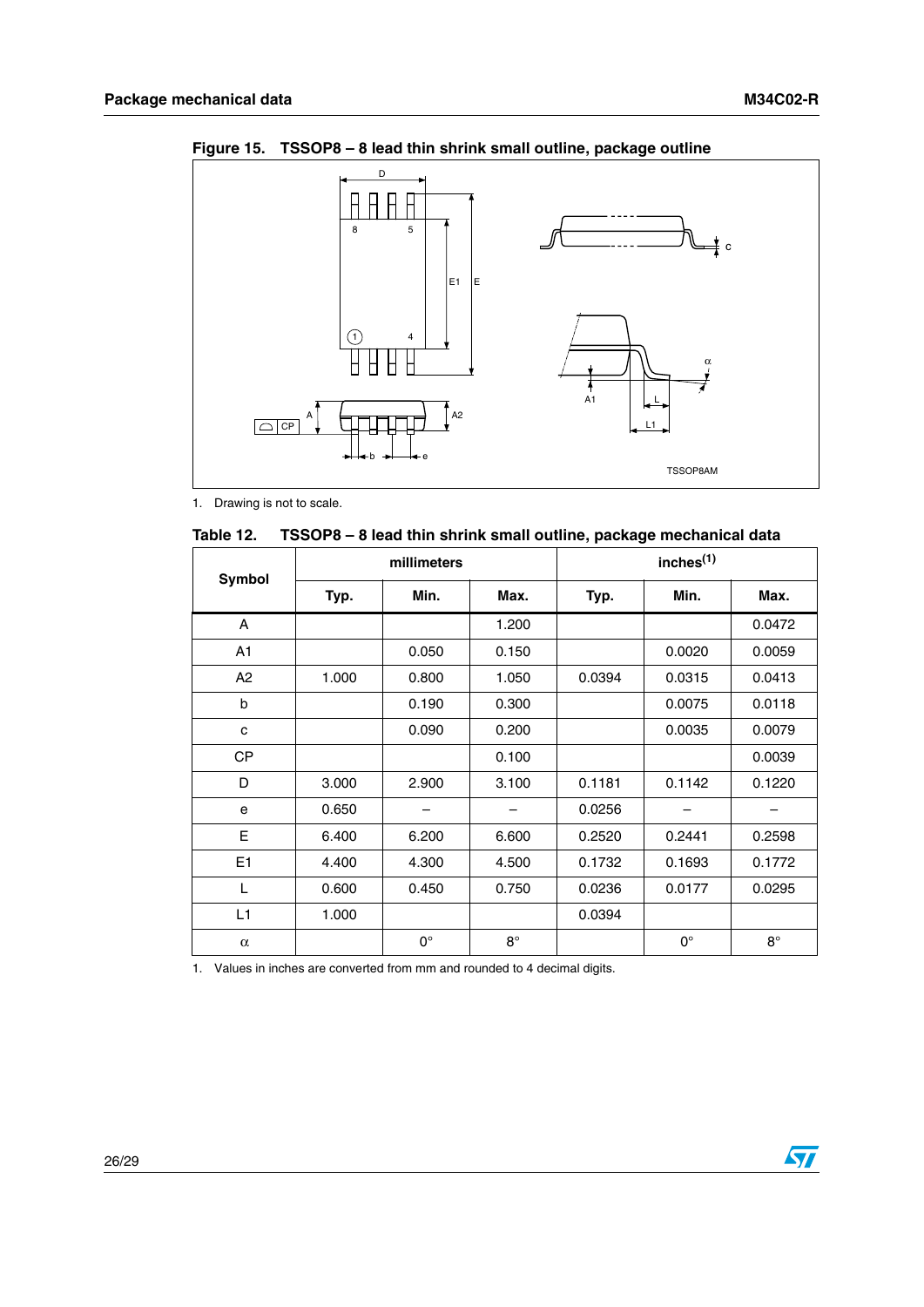# <span id="page-26-0"></span>**9 Part numbering**

#### <span id="page-26-1"></span>Table 13. **Ordering information scheme**

| Example:                                                            | M34C02 | R MB<br>Р<br>6 |
|---------------------------------------------------------------------|--------|----------------|
| <b>Device type</b><br>$M34 = ASSP I2C$ serial access EEPROM         |        |                |
| <b>Device function</b><br>$02 = 2$ Kbit (256 x 8)                   |        |                |
| <b>Operating voltage</b><br>$R = V_{CC} = 1.8 V$ to 5.5 V (400 kHz) |        |                |
| Package<br>$MB = UDFDFPN8$ (MLP8)                                   |        |                |
| $DW = TSSOP8$ (169 mils width)                                      |        |                |
| Device grade<br>6 = Industrial temperature range, $-40$ to 85 °C.   |        |                |
| Device tested with standard test flow                               |        |                |
| <b>Option</b>                                                       |        |                |
| $blank = standard packing$                                          |        |                |
| $T =$ Tape and Reel Packing                                         |        |                |
| <b>Plating technology</b>                                           |        |                |

P or  $G = ECOPACK^{\circledR}$  (RoHS compliant)

For a list of available options (speed, package, etc.) or for further information on any aspect of this device, please contact your nearest ST Sales Office.

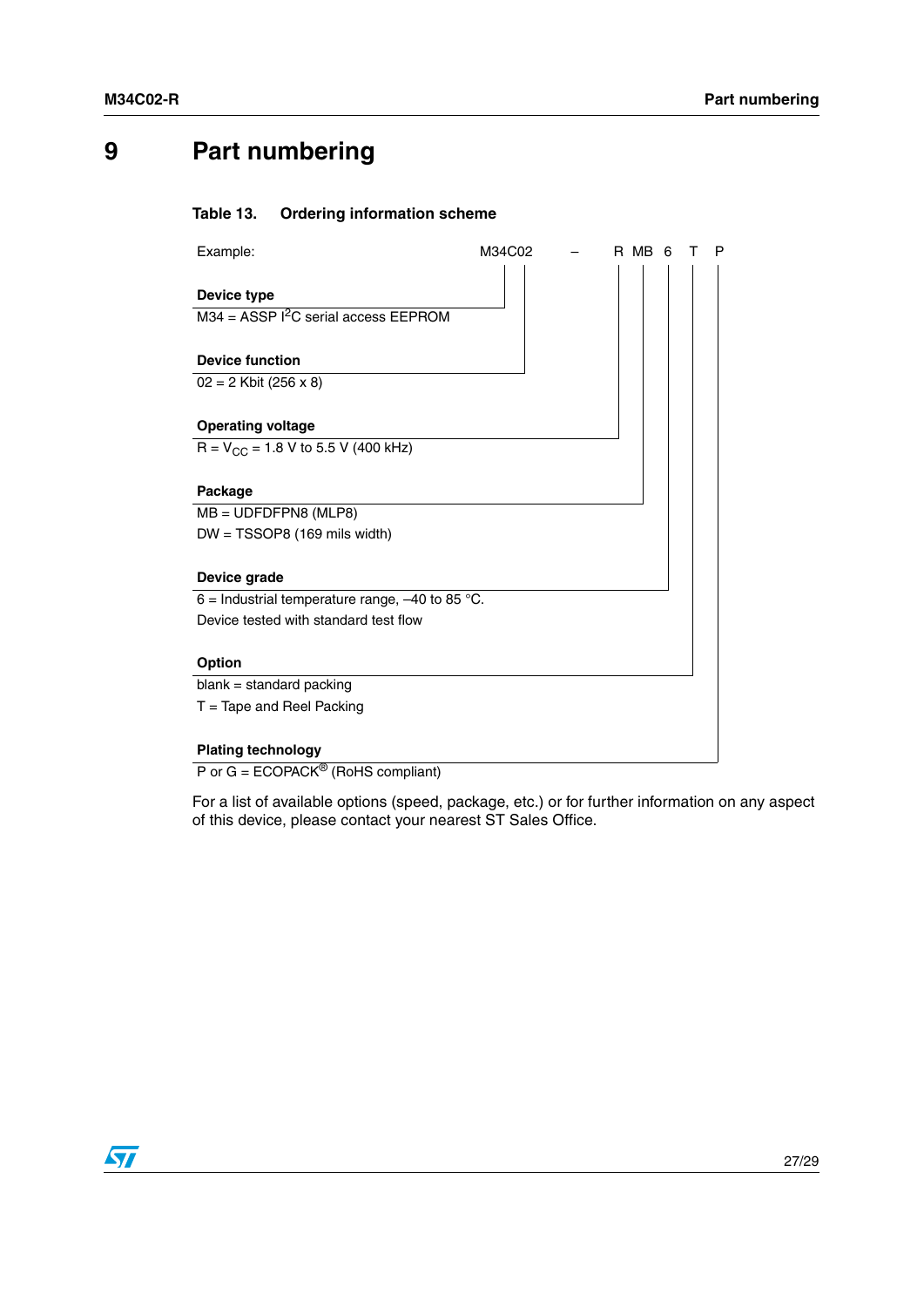# <span id="page-27-0"></span>**10 Revision history**

<span id="page-27-1"></span>

| <b>Document revision history</b><br>Table 14. |
|-----------------------------------------------|
|-----------------------------------------------|

| <b>Date</b> | <b>Revision</b> | <b>Description of Revision</b>                                                                                                                                                                                                                                                                                                                                                                                                                                                                                                                                     |
|-------------|-----------------|--------------------------------------------------------------------------------------------------------------------------------------------------------------------------------------------------------------------------------------------------------------------------------------------------------------------------------------------------------------------------------------------------------------------------------------------------------------------------------------------------------------------------------------------------------------------|
| 27-Dec-1999 | 2.0             | Adjustments to the formatting. 0 to 70°C temperature range removed from<br>DC and AC tables.                                                                                                                                                                                                                                                                                                                                                                                                                                                                       |
|             |                 | No change to description of device, or parameters                                                                                                                                                                                                                                                                                                                                                                                                                                                                                                                  |
| 07-Dec-2000 | 2.1             | New definition of lead soldering temperature absolute rating for certain<br>packages                                                                                                                                                                                                                                                                                                                                                                                                                                                                               |
| 13-Mar-2001 | $2.2^{\circ}$   | -R voltage range added                                                                                                                                                                                                                                                                                                                                                                                                                                                                                                                                             |
| 18-Jul-2002 | 2.3             | TSSOP8 (3x3mm <sup>2</sup> body size) package (MSOP8) added                                                                                                                                                                                                                                                                                                                                                                                                                                                                                                        |
| 22-May-2002 | 2.4             | VFDFPN8 package (MLP8) added                                                                                                                                                                                                                                                                                                                                                                                                                                                                                                                                       |
| 21-Jul-2003 | 3.0             | Document reformatted. - F voltage range added.                                                                                                                                                                                                                                                                                                                                                                                                                                                                                                                     |
| 17-Mar-2004 | 4.0             | Table of Contents added. MLP package changed. Absolute Maximum<br>Ratings for $V_{IO}(min)$ and $V_{CC}(min)$ changed. Soldering temperature<br>information clarified for RoHS compliant devices. Device grade information<br>clarified                                                                                                                                                                                                                                                                                                                            |
| 14-Apr-2004 | 5.0             | Typos corrected in Ordering Information example                                                                                                                                                                                                                                                                                                                                                                                                                                                                                                                    |
| 26-Aug-2004 | 6.0             | Device Grade clarified. Product List summary table added                                                                                                                                                                                                                                                                                                                                                                                                                                                                                                           |
| 30-Nov-2004 | 7.0             | SO8 package removed.                                                                                                                                                                                                                                                                                                                                                                                                                                                                                                                                               |
| 14-Oct-2005 | 8.0             | M34C02-R operating frequency upgraded to 400 kHz. Modified<br>Section 1.1: Device Internal Reset, Figure 4: Maximum R <sub>P</sub> value versus<br>bus parasitic capacitance (C) for an I <sup>2</sup> C bus, Table 8: Input parameters,<br>I <sub>CC1</sub> values in Table 11: DC Characteristics (M34C02-W), Table 9: DC<br>characteristics, Table 15: DC Characteristics (M34C02-W-F) and moved<br>M34C02-R to Table 10: AC characteristics. Added Figure 3: Chip Enable<br>input connection. Added ECOPACK® and Ambient Operating<br>Temperature information. |
| 11-Apr-2006 | 9               | BN and DS (PDIP and TSSOP8) packages removed.<br>M34C02-F part number removed.<br>Test Conditions modified for I <sub>CC1</sub> and V <sub>OL</sub> in Table 11: DC Characteristics<br>(M34C02-W).<br>Device Internal Reset removed and replaced by Section 2.6: Supply<br>voltage $(V_{CC})$ .<br>Blank option removed below Plating technology in Table 13.                                                                                                                                                                                                      |
| 05-Jun-2007 | 10              | M34C02-W and M34C02-L part numbers removed.<br>Device grade 1 temperature range removed.<br>Section 2.5: $V_{SS}$ ground added. $I_{CC}$ conditions modified in Table 9: DC<br><i>characteristics.</i><br>Table 11: UFDFPN8 (MLP8) 8-lead ultra thin fine pitch dual flat package<br>no lead 2 x 3 mm, package mechanical data updated.                                                                                                                                                                                                                            |
| 25-Mar-2009 | 11              | Section 3.6: Setting the software write-protection modified.<br>ECOPACK text and UDFDFPN8 package specifications updated in<br>Section 8: Package mechanical data. Small text changes.                                                                                                                                                                                                                                                                                                                                                                             |